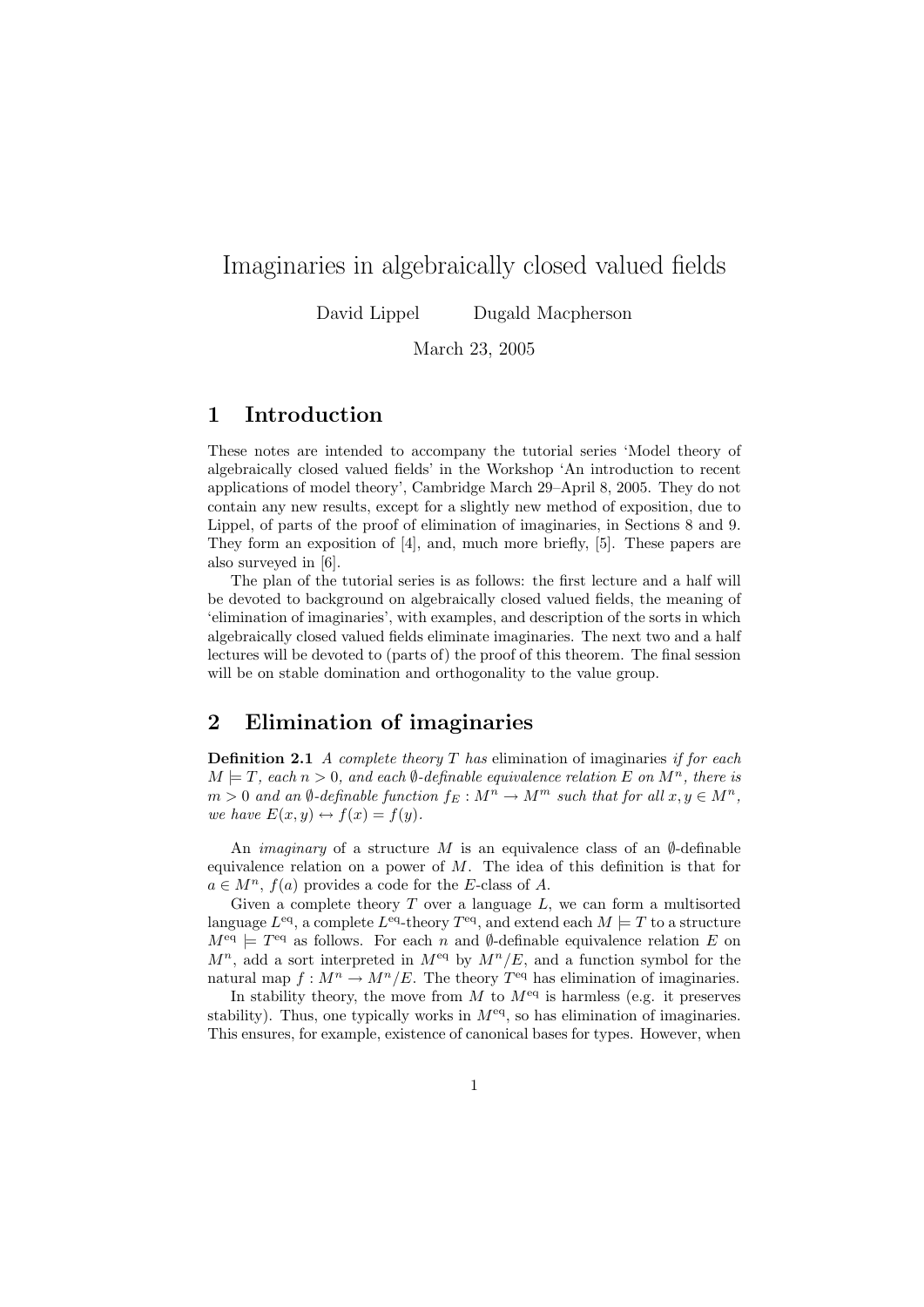dealing with fine questions of definability for particular algebraic structures, e.g. on the structure of definable groups, it can be essential to work with definable quotients. Here, it is helpful to prove elimination of imaginaries for M itself, or for M expanded by as few sorts from  $M<sup>eq</sup>$  as possible, as in [4].

In the absence of field structure one often cannot code finite sets, and can only hope for *weak* elimination of imaginaries. A theory  $T$  with large saturated model U has weak elimination of imaginaries if for every imaginary  $e \in U^{eq}$ there is a tuple a of U such that  $a \in \text{acl}(e)$  and  $b \in \text{dcl}(a)$ . Here, as throughout thes notes,  $\text{acl}(A)$  denotes the set of elements, possibly imaginary, which satisfy a formula (e.g. of  $L^{eq}$ )) over A which has finitely many realisations; and dcl(A) is the set of elements which satisfy a formula over A with a unique realisation.

Example 2.2 1. The theory of an infinite pure set does not have full elimination of imaginaries, since it is not possible to code an unordered pair by a tuple: more formally, we cannot code classes of the equivalence relation E where  $(a_1, a_2)E(b_1, b_2)$  if and only if  $\{a_1, a_2\} = \{b_1, b_2\}$ . For the same reason, the theory of an infinite dimensional vector space over a finite field  $F_q$  (in say the language of  $F_q$ -modules) does not have elimination of imaginaries. Both theories have weak elimination of imaginaries (as does the expansion of the vector space by a non-degenerate alternating bilinear form). There are various ways to prove such results. See for example [2], or [3] for a different approach, in which it is proved via the small index property.

2. For a real closed field  $R$  (or for any o-minimal structure which expands an ordered field) one can prove elimination of imaginaries by showing that for any Ø-definable equivalence relation E on  $\mathbb{R}^n$ , there is an Ø-definable function  $f: \mathbb{R}^n \to \mathbb{R}^n$  which picks a representative of each E-class. This holds because any definable set in 1-variable can be defined with canonical choice of parameters (e.g. the endpoints of an interval), and because there are definable Skolem functions; for the latter the main point is that with the additive group structure we may canonically choose the midpoint of a bounded interval.

3. The theory of algebraically closed fields has elimination of imaginaries. As a first observation, we can code the finite set  $\{a_1, \ldots, a_n\}$  by the coefficients of the polynomial  $\Pi_{i=1}^n(X - a_i)$  (a construction not available in (1) above). A slight extension of this codes finite sets of tuples. There are then two alternative approaches: an algebraic method, which rests on quantifier elimination and the fact that any affine variety has a unique smallest field of definition. And a purely model-theoretic argument of Pillay (see Section 3.2 of [18]) which suffices for weak elimination of imaginaries in any strongly minimal set.

Suppose that  $U$  is any structure, assumed to be 'sufficiently saturated'. Given a definable relation R, we say that  $e \in \mathcal{U}^{eq}$  is a code for R provided for each  $\sigma \in \text{Aut}(\mathcal{U})$ , we have  $\sigma(R) = R$  if and only if  $\sigma(e) = e$ . Each definable relation R has a code in  $\mathcal{U}^{\text{eq}}$ : if R is defined by the formula  $\phi(x, c)$ , let E be the equivalence relation  $y_1Ey_2 \Leftrightarrow \mathcal{U} \models \forall x(\phi(x,y_1) \leftrightarrow \phi(x,y_2))$ ; then,  $c/E$  is a code for  $R$ . Note that any two codes for  $R$  are interdefinable.

If we can find a tuple from  $U$  that is a code for R, we say that R is coded in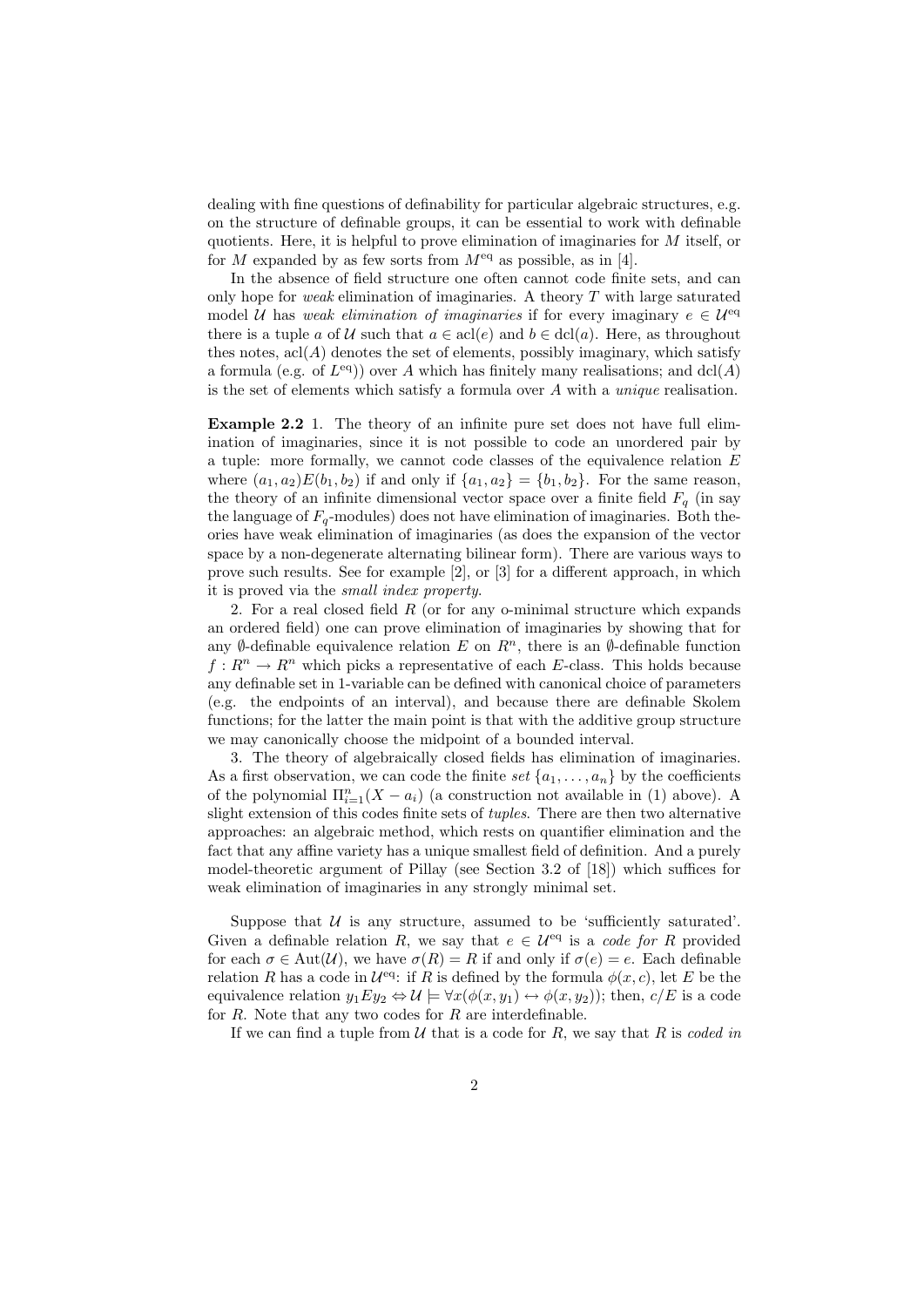U. Let  $e' \in \mathcal{U}^{\text{eq}}$  be any code for R. Then R is coded in U if  $e'$  is interdefinable with a tuple from  $\mathcal{U}$ , i.e.  $e' \in \text{dcl}(\text{dcl}(e') \cap \mathcal{U})$ .

**Proposition 2.3** Assume that U has two definable elements. Then,  $T = Th(\mathcal{U})$ eliminates imaginaries if and only if every definable relation on  $U$  is coded in  $\mathcal{U}.$ 

Sometimes, Definition 2.1 is called uniform elimination of imaginaries, and the condition of Proposition 2.3 is called elimination of imaginaries; see, for example [8]. The distinction is often blurred because many natural theories have a supply of definable elements.

Since any two codes for  $R$  are interdefinable, we abuse notation by writing  $\lceil R \rceil$  for some (or any) code. Thus, a relation R is coded in U if and only if R is definable over dcl( $\ulcorner R\urcorner$ ) ∩  $\mathcal{U}$ .

Our strategy for elimination of imaginaries starts with the following simple observation, which we successively refine below.

For an extensive review of a number of variants on elimination of imaginaries, see [1].

# 3 Valued fields

Let F be a field, and  $\Gamma$  an ordered abelian group. A valuation to  $\Gamma$  is a function  $v : F \to \Gamma \cup \{\infty\}$  such that

(i)  $v(x) = \infty$  if and only if  $x = 0$ ,

(ii)  $v(xy) = v(x) + v(y)$ , and

(iii)  $v(x + y) > \text{Min}\{v(x), v(y)\}.$ 

(Here,  $\gamma < \infty$  for  $\gamma \in \Gamma$ , and + extends naturally to  $\Gamma \cup \{\infty\}$ ).

If  $(F, \Gamma, v)$  is a valued field, then  $\mathcal{O} := \{x \in F : v(x) \geq 0\}$  is a subring of F, the valuation ring. It has a unique maximal ideal M, namely  $\{x \in F : v(x) >$ 0. The quotient  $\mathcal{O}/\mathcal{M}$  is a field, the *residue field*.

**Example 3.1** Let p be a prime. Define a valuation  $v_p$  on the rational field  $\mathbb{Q}$ . with values in Z: for  $r \in \mathbb{Q}$ , write  $r = p^n a/b$   $(n \in \mathbb{Z}, p$  coprime to  $a, b$ ). Put  $v_p(r) = n.$ 

From this valuation, we may define a norm satisfying the *ultrametric* inequality  $(|ab| \leq \text{Max}\{|a|, |b|\}$ : put  $|r| = p^{-v_p(r)}$ . This is a metric, and the standard completion procedure yields the *p*-adic field  $\mathbb{Q}_p$ , which inherits a valuation to  $\mathbb{Z}$ 

Model-theoretically, there is an issue of how to present a valued field  $(K, v, \Gamma)$ . Perhaps the most natural formalism is to have a sort for  $K$  (endowed with the language  $(+, -, \times, 0, 1)$  of rings), a sort for  $\Gamma \cup {\infty}$ , viewed as an abelian group with an extra point (usually forgotten), and a function symbol for  $v$ . An alternative is to work with a single sort  $K$ , but add a predicate for the valuation ring, or a binary predicate  $Div(x, y)$  which expresses  $v(x) \le v(y)$ . All of these presentations have the same universe of interpretable sets.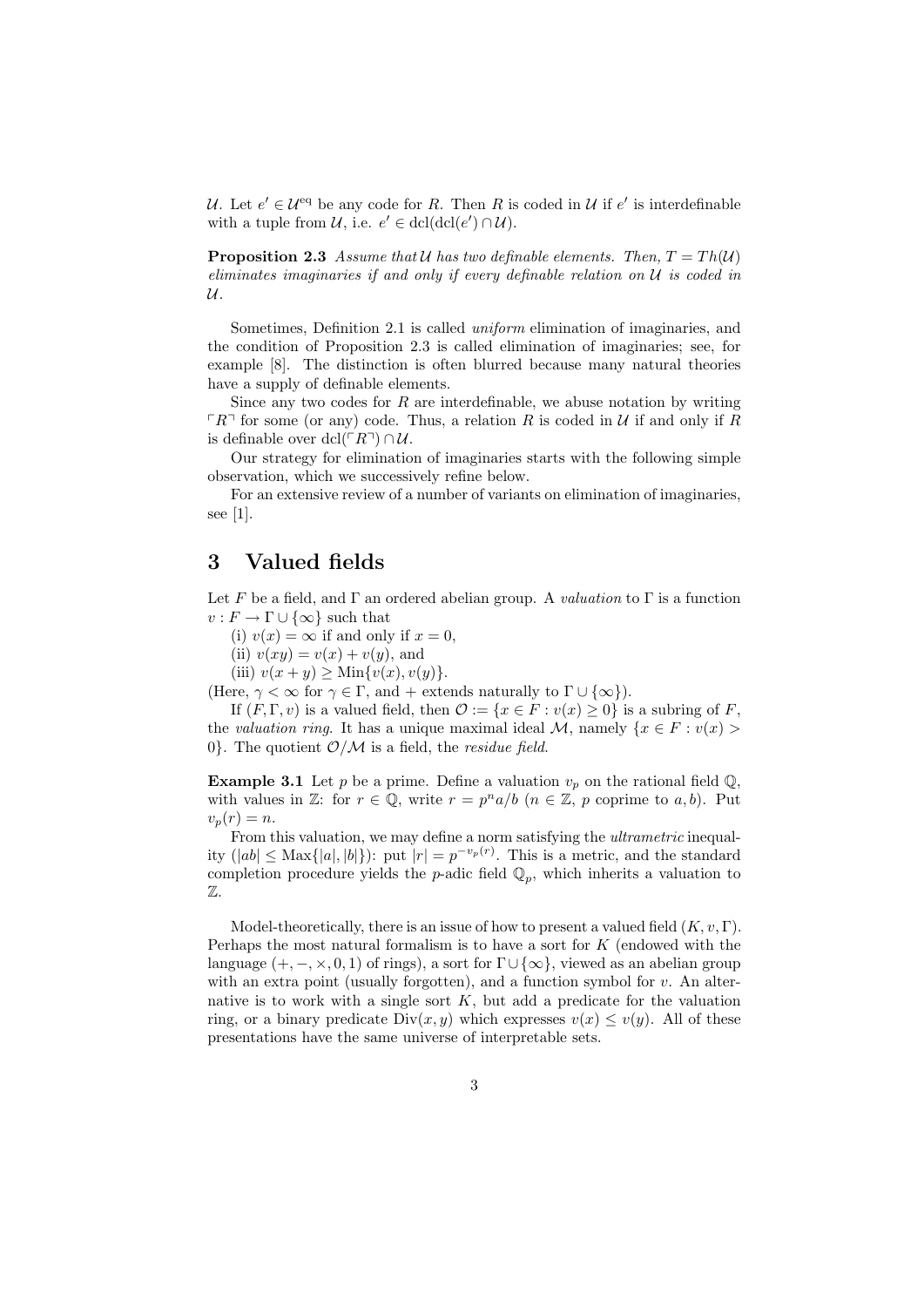Observe that if char(K) has prime characteristic p, then char(k) = p. However, if  $char(K) = 0$ , then k can have characteristic 0 or p.

We shall let  $L_{\text{rings}}$  be the language  $(+, -, \times, 0, 1)$  of rings, and  $L_{\text{rob}}$  consist of this together with the binary predicate Div (interpreted as above). Write  $L_{val}$  for the language above with sorts  $K, \Gamma \cup \{\infty\}.$ 

## 4 Algebraically closed valued fields

Suppose K is an algebraically closed field with a surjective valuation  $v : K \to \Gamma$ , where  $\Gamma$  is non-trivial. Write R for the valuation ring, M for the maximal ideal, and k for the residue field. Write res for the map  $R \to k$ .

The ordered group  $\Gamma$  is divisible: indeed, for  $\gamma \in \Gamma$  there is  $a \in K$  with  $v(a) = \gamma$ . Find  $b \in K$  with  $b^n = a$ . Then  $nv(b) = \gamma$ .

Likewise, k is algebraically closed. To see this, let  $p(x) = \sum_{i=0}^{n} \alpha_i x^i$  be a polynomial over k. For each i choose  $a_i \in R$  with  $res(a_i) = \alpha_i$ , chosen so that  $a_i = 0$  if  $\alpha_i = 0$ . As K is algebraically closed, there is  $b \in K$  with  $\Sigma a_i b^i = 0$ . It can now be checked that  $b \in R$ , and res(b) is a root of  $p(x)$ .

**Example 4.1** 1. Let k be an algebraically closed field, and  $\Gamma$  a divisible ordered abelian group. With t an indeterminate, let  $K := k((t^{\Gamma}))$  denote the set of all formal expressions  $f = \sum a_{\gamma} t^{\gamma}$ , where  $a_{\gamma} \in k$ ,  $\gamma \in \Gamma$ , and the support supp $(f)$  $\{\gamma \in \Gamma : a_{\gamma} \neq 0\}$ , is well-ordered. Addition and multiplication are defined as for ordinary power series, the well-ordering of support ensuring that the sum in the definition of multiplication is finite. Now there is a surjective valuation  $v: K \to \Gamma$  with  $v(f) = \text{Min}(\text{supp}(f))$ , and the residue field is k. The field K is algebraically closed, with  $char(K) = char(k)$ ,

This construction is related to that of *Puiseux series*. With  $k$  as above, we let L be the field of Puiseux series

$$
L = k \cup k((t^{\mathbb{Z}})) \cup k((t^{\mathbb{Z}/2!})) \cup \ldots \cup k((t^{\mathbb{Z}/n!})) \ldots
$$

where  $\mathbb{Z}/n!$  denotes the group of rationals  $a/n!$  where  $a \in \mathbb{Z}$ . Clearly  $k \subset L$  $k((t^{\mathbb{Q}}))$ . The field L is henselian, its residue field is k, and its value group is Q. If  $char(k) = 0$ , then L is algebraically closed, so elementarily equivalent to  $k((t^{\mathbb{Q}}))$ . If char $(k) = p$ , however, then the polynomial  $y^{p} - y = t^{-1}$  has no solution in  $L$ , so  $L$  is not algebraically closed. This is an example of how the Ax-Kochen/Ershov principles do not work smoothly in characteristic p.

2. For another example, recall that by Chevalley's place extension theorem, if  $K < L$  is an extension of fields, and v is a valuation on K, then v extends to a valuation on  $L$ . Thus, we may obtain an algebraically closed valued field by extending the valuation on  $\mathbb{Q}_p$  (with value group  $\mathbb{Z}$ ) to a valuation on its algebraic closure  $\tilde{\mathbb{Q}}_p$  (with value group  $\mathbb{Q}$ ). More commonly, one goes one step further, to  $\mathbb{C}_p$ , the completion of  $\tilde{\mathbb{Q}}_p$  with respect to the R-valued norm from a valuation;  $\overline{\mathbb{C}}_p$  is also algebraically closed (characteristic 0, with residue characteristic p).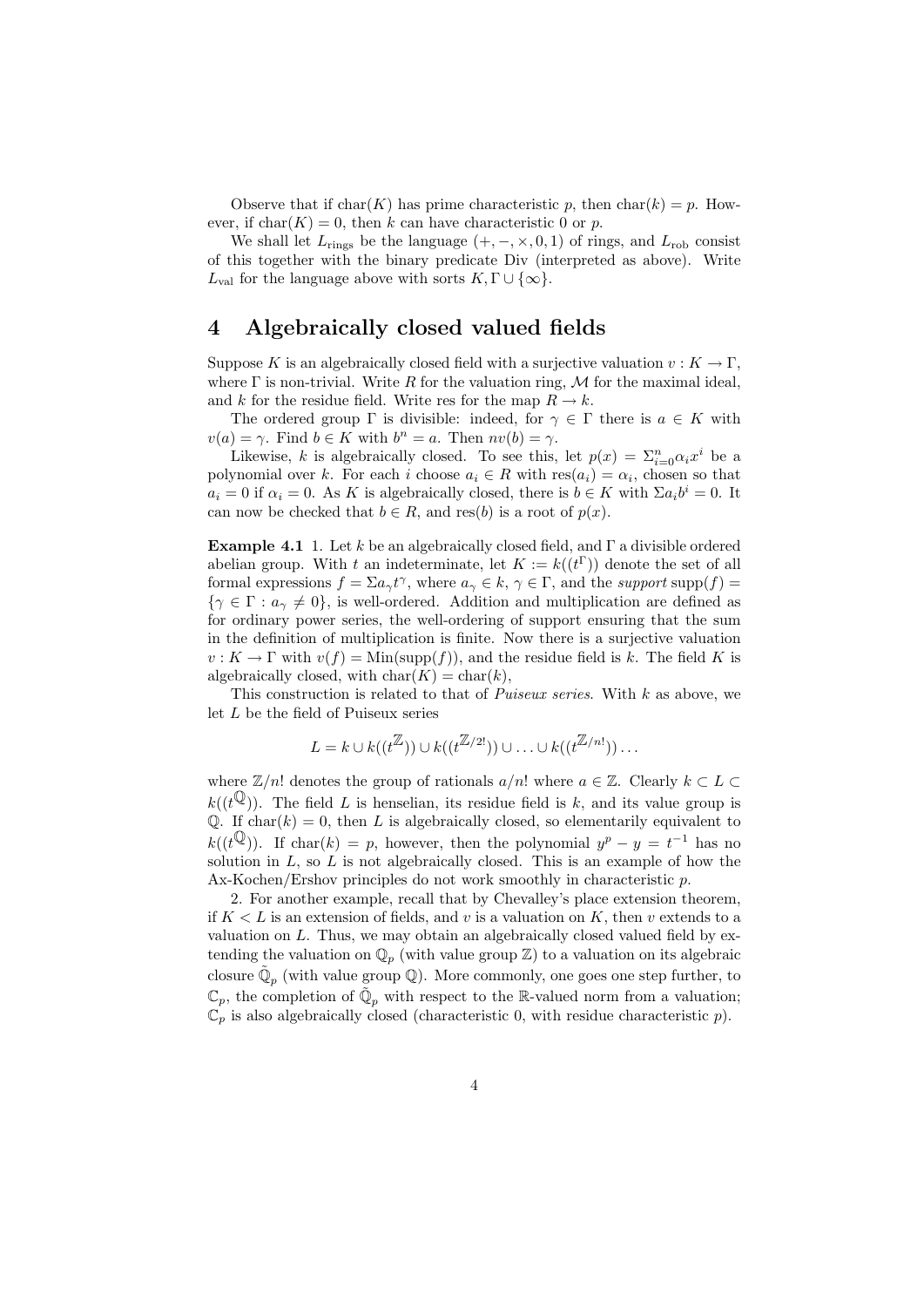**Theorem 4.2 (Robinson)** Let  $(K, v, \Gamma)$  be an algebraically closed valued field. (i)  $\text{Th}(K)$  is model-complete when parsed in the language  $L_{val}$ , and has quantifier elimination in  $L_{\rm rob}$ .

(ii) The completions of K are determined by the pair  $(char(K), char(k)).$ 

From quantifier elimination, it is easy to verify that the model theoretic algebraic closure operation in an algebraically closed valued field is the same as in the pure field, i.e. is field-theoretic algebraic closure. However, definable closure is modified. Also, it is easily checked that the value group is o-minimal, in the sense that any subset of  $\Gamma$ , definable with parameters from  $K$ , is a finite union of intervals and singletons. Likewise, the residue field is strongly minimal.

In fact, we can prove more. If M is a structure, and A is a set a-definable in  $M<sup>eq</sup>$ , then A is stably embedded if, for any r and any definable set D of  $M<sup>eq</sup>$ , the set  $D \cap A^r$  is definable over Aa (uniformly in the parameters which define D, so the condition carries through to elementary extensions).

Let  $L_{\Gamma k}$  be a 3-sorted language for algebraically closed valued fields, with a sort for K (equipped with the usual language of rings), a sort for  $\Gamma \cup \{\infty\}$ , with the ordered abelian group language, a sort for the residue field  $k$ , again with the language of rings, and a map Res :  $K^2 \to k$  given by  $\text{Res}(x, y) = \text{res}(xy^{-1})$ .

#### Proposition 4.3 (2.1.1, 2.1.3 of [4]) (i) Algebraically closed valued fields have quantifier-elimination in  $L_{\Gamma k}$ .

(ii) If  $(K, v, \Gamma)$  is an algebraically closed valued field, then the value group  $\Gamma$ and residue field k are stably embedded.

If  $\gamma \in \Gamma \cup \{\infty\}$  and  $a \in K$ , define  $B_{>\gamma}(a) := \{x \in K : v(x - a) > \gamma\}$  and  $B_{\geq \gamma}(a) := \{x \in K : v(x - a) \geq \gamma\}$ , respectively called open and closed balls of radius  $\gamma$  with centre a. By basic properties of valuations, if two balls have nontrivial intersection, then one contains the other. We occasionally regard  $K$  as a ball of radius  $-\infty$ . Observe that a singleton is a closed ball of radius  $\infty$ , and, by the ultrametric inequality, any point in a ball is a centre of it. The collection of balls of finite radius forms a (uniformly definable) basis for a topology on  $K$ , with respect to which  $K$  is a topological field. The terms *open* and *closed* are misleading – all balls of finite radius are open and closed in this topology. As an easy consequence of quantifier elimination in  $L_{\rm rob}$ , we obtain

**Proposition 4.4 (3.26 of [10])** Let K be an algebraically closed valued field. Then any definable subset of  $K$  is a boolean combination of balls. Furthermore, this Boolean combination can be chosen in a canonical way.

For canonicity, one expresses the definable set as a disjoint union of 'trivially nested Swiss cheeses' – see [10] (or Theorem 2.1.2 of [4]).

We remark that the intersection properties of the balls allow one to identify a valued field with a set of maximal chains in a certain treelike partial order (a semilinear order). This point of view is developed in [17] and [6], where it is shown that algebraically closed valued fields are precisely the 'C-minimal' fields (an analogue of an o-minimal ordered field); indeed, C-minimality follows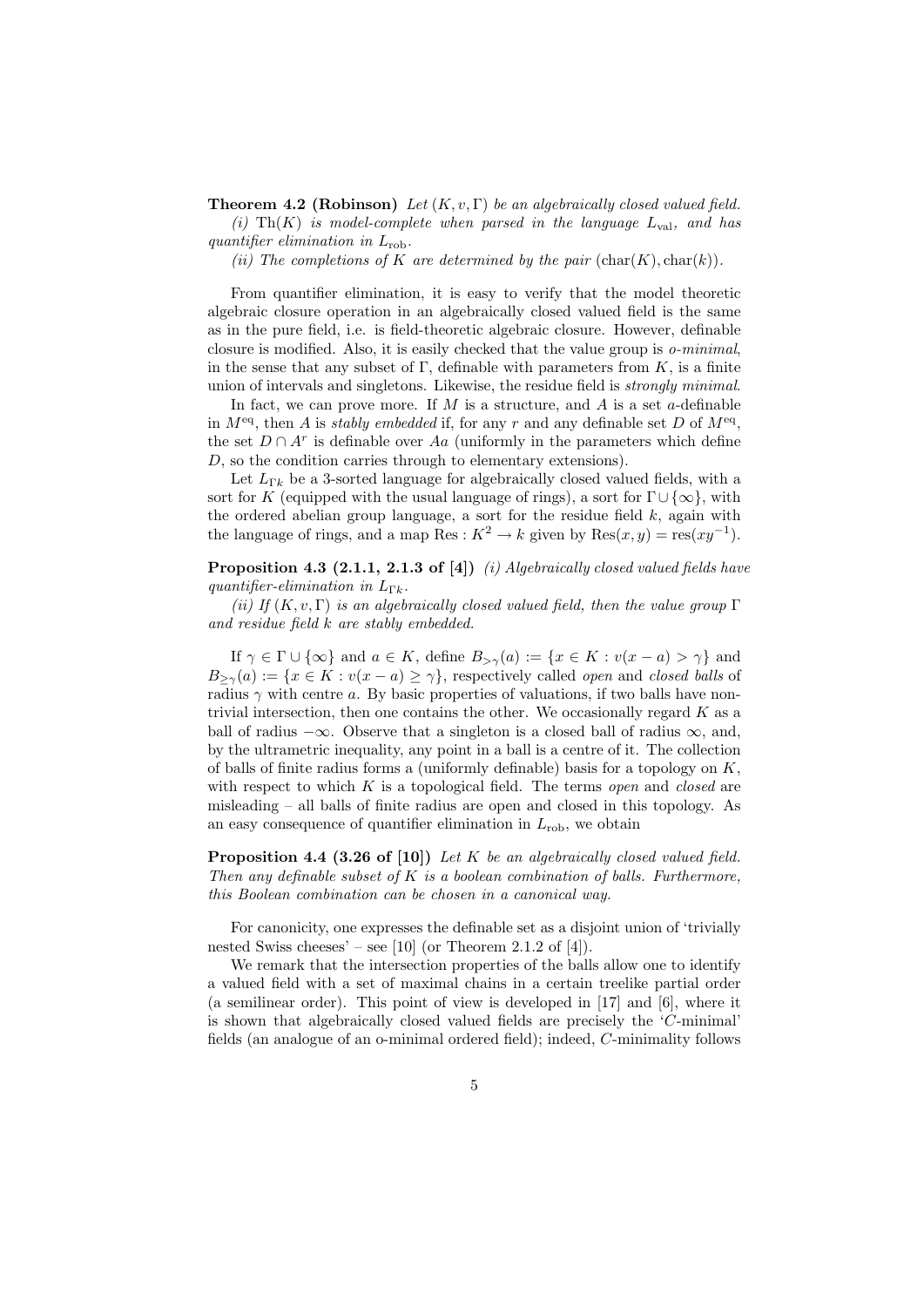from the last proposition. The combinatorics of trees provides a useful way of thinking about the genericity discussed in Section 6.

In these notes we focus on elimination of imaginaries. Algebraically closed valued fields do not have elimination of imaginaries just to the sort  $K$ . Indeed, k and  $\Gamma$  are interpretable but not definable in K. (As noted by Holly, to see non-definability, one can use a dimension argument, using that algebraic closure has the exchange property.) It is not sufficient to add  $\Gamma$  and k as sorts, for one cannot eliminate the equivalence relations on  $K^2$  defined by  $B_{\geq v(x-y)}(x) = B_{\geq v(x'-y')}(x')$ ; this equivalence relation expresses that the smallest closed ball containing the pair  $\{x, y\}$  is the same as the smallest closed ball containing  $\{x', y'\}$ , so the classes code closed balls. This equivalence relation can be eliminated by adding a sort from  $M<sup>eq</sup>$  for all closed balls, and similarly one could add a sort for all open balls to eliminate a related equivalence relation. Holly ([9], [10]) began an investigation of whether this would suffice, and originally the authors thought that it would. In fact, however, one needs infinitely many sorts for elimination of imaginaries: see Proposition 10.1 below.

We introduce the additional sorts needed for elimination of imaginaries. Let  $S_n$  be the set of all free rank n R-submodules of  $K^n$ , that is, R-lattices in  $K<sup>n</sup>$ . This can be regarded as a quotient of a 0-definable equivalence relation. Formally, let

 $U_n := \{(x_1, \ldots, x_n) \in K^n : x_1, \ldots, x_n \text{ generate a free } R\text{-module}\},\$ 

and define an equivalence relation  $E_n$  on  $U_n$ , putting  $E(\bar{x}, \bar{y})$  if  $\bar{x}, \bar{y}$  generate the same R-lattice. Then  $U_n/E_n$  is canonically identified with  $S_n$ . We shall have a sort for each  $S_n$   $(n \geq 1)$ .

We can regard  $S_n$  as a coset space. Indeed,  $GL_n(K)$  acts transitively on the set U above. The standard basis of  $K^n$  generates the R-lattice  $R^n$ , and the stabiliser in  $GL_n(K)$  of this lattice is exactly  $GL_n(R)$ . Thus,  $S_n$  can be identified with the coset space  $GL_n(K)/ GL_n(R)$ . If  $B_n(K)$  denotes the group of invertible upper-triangular  $n \times n$  matrices, then  $S_n$  can also be identified with  $B_n(K)/B_n(R)$ . This is essentially because the embedding of a lattice into  $K^n$ gives it a triangular basis.

Observe that  $S_1$  can be identified with Γ, for given  $x \in K \setminus \{0\}$ , the free R-modules  $Rx$  is  $\{x \in K : v(x) \geq \gamma\}$ . Thus,  $S_1$  is just the set of closed balls of finite radius containing 0.

There is a canonical way of identifying *any* closed ball with a member of  $S_2$ . Indeed, given a closed ball B not containing  $0<sub>K</sub>$ , let A be the lattice in  $K^2$ generated by  $\{1\} \times B$ . Then  $\{1\} \times B = A \cap (\{1\} \times K)$ , and hence, a code for B is interdefinable over  $\emptyset$  with a code for A. (In fact, the ball  $B = B_{\geq v(\gamma)}(a)$ is just a torsor, i.e. 1-dimensional affine space for the lattice  $R\gamma = B_{\geq v(\gamma)}(0)$  of  $S_1$ , and in general, any torsor of a member of  $S_n$  has code interdefinable with a code for a member of  $S_{n+1}$  – see 2.2.6 of [4].)

If A is an R-lattice in  $K<sup>n</sup>$ , then  $\mathcal{M}A$  is an R-submodule of A, and the quotient  $red(A) := A/MA$  carries (definably over a code for A) the structure of an *n*-dimensional *k*-vector space. Define  $T_n := \bigcup \{ \text{red}(A) : A \in S_n \}$ , the union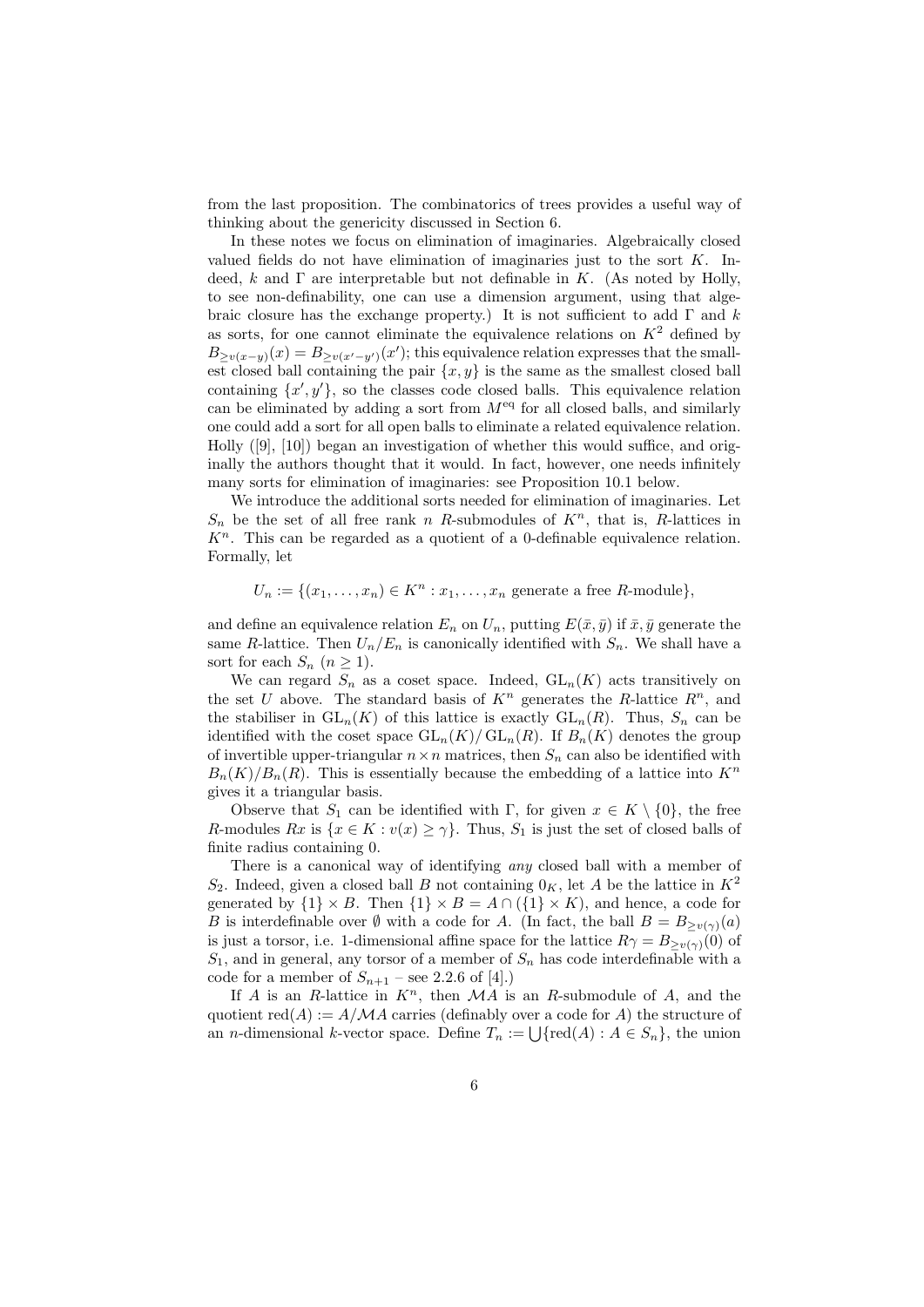of a set of n-dimensional k-spaces. This can also be regarded as a quotient of an  $\emptyset$ -definable equivalence relation, and as a coset space. See Section 2.4 of [4] for more of this. One identifies  $T_n$  with  $\bigcup_{i=1}^m B_n(K)/B_{n,m}(R)$ , where  $B_{n,m}(R)$ is the subgroup of  $B_n(R)$  consisting of matrices which, when reduced modulo  $M$ , have mth column consisting of a 1 on the diagonal and zeros elsewhere.

An important point in certain arguments is that if  $M$  is an algebraically closed valued field, and  $A$  is an  $M$ -definable lattice, then  $M$  contains an  $R$ -basis of A. Hence, there is an M-definable R-module isomorphism  $A \to R^n$ , and in many arguments we may replace A by  $R^n$ . Likewise, if  $V = \text{red}(A)$  then there is an M-definable k-basis of V, and hence an M-definable isomorphism  $V \to k^n$ .

The sorts in which we work are  $K, S_n, T_n$   $(n \geq 1)$ . We call these the ACVF sorts. Just as  $\Gamma$  is identifiable with  $S_1$ , k is identifiable with red $(R) \subset T_1$ . Like  $S_1$ , the sort  $T_1$  carries the structure of a group: the ball  $B_{>v(a)}(a)$  is just the coset  $a(1 + M)$  in the multiplicative group  $K^*$ , so  $T_1$  is in bijection with  $K^*/(1 + M)$ .

The main theorem of these notes is the following.

**Theorem 4.5** Let  $T$  be a complete theory of algebraically closed valued fields. Then T has elimination of imaginaries to the sorts  $K, S_n, T_n$   $(n \geq 1)$ .

For the rest of these notes,  $U$  will denote a large sufficiently saturated model of ACVF, so a structure in the sorts  $K, S_n, T_n \geq 1$ . We shall use K to denote the field sort of  $\mathcal{U}$ , so the field sort of an elementary submodel M will be  $M \cap K$ . Likewise,  $\Gamma$  will denote the value group of  $\mathcal{U}$ , and k the residue field of  $\mathcal{U}$ . If  $A \subset \mathcal{U}^{eq}$  then  $\Gamma(A) := \text{dcl}(A) \cap \Gamma$  and  $k(A) := \text{dcl}(A) \cap k$ . Occasionally, it is convenient to emphasise that we are referring to these 'home' sorts  $K, S_n, T_n$ (for  $n \geq 1$ ) rather than the whole of  $\mathcal{U}^{eq}$ . We refer to them collectively as G (the 'geometric' sorts), and for  $A \subset \mathcal{U}^{eq}$  we write  $\operatorname{acl}_G(A)$  to mean the elements of these sorts (rather than arbitrary) imaginaries) which lie in  $\operatorname{acl}(A)$ ; likewise for  $dcl_G(A)$ .

# 5 The k-internal sorts

We turn next to the stable part of  $U$ .

**Definition 5.1** A definable set D of U is k-internal if there is finite F such that  $D \subset \text{dcl}(k \cup F)$ .

The following lemma has a fairly elementary proof (Lemma 2.6.2 of [4]).

**Lemma 5.2** Let C be a parameter set (possibly consisting of imaginaries), and  $D \subset \mathcal{U}^l$  be C-definable. Then the following are equivalent.

 $(i)$  D is k-internal.

(ii)  $D$  (expanded by predicates for the C-definable relations) has finite Morley rank.

(iii) D (expanded by C-definable structure as in (ii)) does not have the strict order property.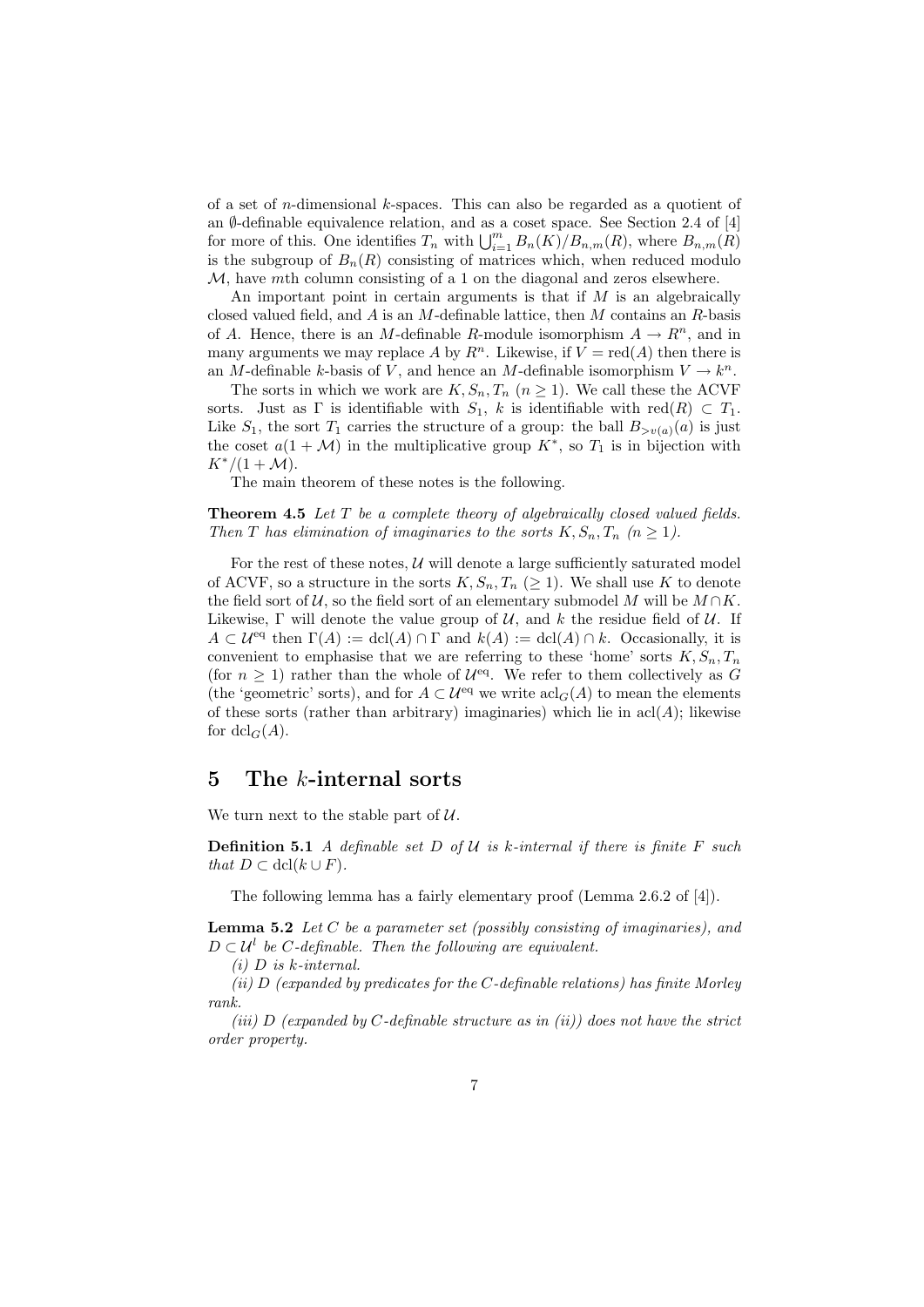(iv) D is (after permutation of coordinates) contained in a finite union of sets  $\text{red}(A_1) \times \ldots \times \text{red}(A_n) \times F$ , where the  $A_i$  are  $\text{acl}(C)$ -definable lattices, and  $F$  is a C-definable finite set of tuples from  $U$ .

We now let  $Int_{k,C}$  be the many sorted structure whose sorts are the kvector spaces  $red(A)$  where A is a C-definable lattice. Each such vector space is equipped with its k-vector space structure, and we also endow  $\text{Int}_{k,C}$  with all the C-definable relations. For any C-definable lattice A, there is finite  $E \subset \text{red}(A)$ such that  $\text{red}(A) \subset \text{dcl}(k \cup E)$ : just choose E to be a k-basis of  $\text{red}(A)$ . Since k is stably embedded, it follows easily from this that  $\text{Int}_{k,C}$  is stably embedded, and is stable.

#### Proposition 5.3 Let C be a set of imaginary parameters.

(i) Int<sub>k C</sub> has elimination of imaginaries.

(ii) If D is a C-definable k-internal subset of  $\mathcal{U}^{eq}$  then  $D \subset \text{dcl}(C \cup \text{Int}_{k,C})$ .

Sketch Proof. (i) We must show that any definable subset of  $\text{Int}_{k,C}$  is coded by a tuple of  $\text{Int}_{k,C}$ . The first step is to reduce to coding definable subsets of a single C-definable lattice. For this, note that if  $U \subset \text{red}(A_1)^{i_1} \times \ldots \times \text{red}(A_k)^{i_k}$ is  $C$ -definable, then  $U$  is interdefinable over  $C$  with some definable subset of  $\operatorname{red}(A_1^1 \times \ldots \times A_k^{i_k}).$ 

Next, it can be shown that the collection of sorts in  $\text{Int}_{k,C}$  is closed under certain natural operations: exterior powers, duals, and tensors. One uses this to show that if  $A \in S_n$ , then any subspace of the k-vector space red(A) is coded in  $k \cup \bigcup_{n \geq 1} T_n$ . For this, note that an *l*-dimensional subspace of red(A) is coded by a 1-dimensional subspace of  $\bigwedge^l(\text{red}(A)),$  and the latter is identifiable with red( $\bigwedge^l(A)$ ); also,  $\bigwedge^l(A) \in S_N$ , where  $N = \binom{n}{l}$ . Thus, it suffices to code 1dimensional subspaces of  $\text{red}(A)$  in  $k \cup \bigcup_{n \geq 1} T_n$ . For details, see Lemma 2.6.4 of [4].

Finally, suppose that Y is a definable subset of  $V = \text{red}(A)$ , where  $A \in S_n$  is  $C$ -definable. We may talk of Zariski closed subsets of  $V$ : for given a basis of  $V$ . we can identify  $V$  with  $k^n$ , and the corresponding notion of 'Zariski closed' is independent of the choice of basis. Since any definable subset of  $V$  is a Boolean combination of Zariski closed sets which are definable over the same parameters, we may suppose that  $Y$  is Zariski closed. Now given any fixed basis of  $V$  there is a corresponding dual basis of the dual space  $V^*$ . This enables us to identify the polynomial ring  $k[X_1, \ldots, X_n]$  with the ring  $S(V) = k \oplus V^* \oplus \sum_{i=2}^{\infty} \text{Sym}^i(V^*)$ , where  $Sym<sup>i</sup>(V<sup>*</sup>)$  is the *i*th symmetric power of  $V<sup>*</sup>$ . Elements of  $S(V)$  induce functions  $V \to k$  independently of the choice of basis, and the ideal I in  $S(V)$ which vanishes on  $Y$  is independent of the choice of basis, and determines  $Y$ . Let  $I_m = I \cap (k \oplus V^* \oplus \sum_{i=2}^m \text{Sym}^i(V^*)).$  It suffices to show that each  $I_m$  is coded in Int<sub>k,C</sub> and for this one must code its pullback in  $T^m(V) = k \oplus V^* \oplus \sum_{i=2}^m \otimes^i (V^*)$ . This pullback is a subspace of  $T_m(V)$ . By the closure properties of  $Int_{k,C}$ mentioned above, and the coding of subspaces, this pullback is coded by a tuple from  $Int_{k,C}$ .

We omit the proof of (ii).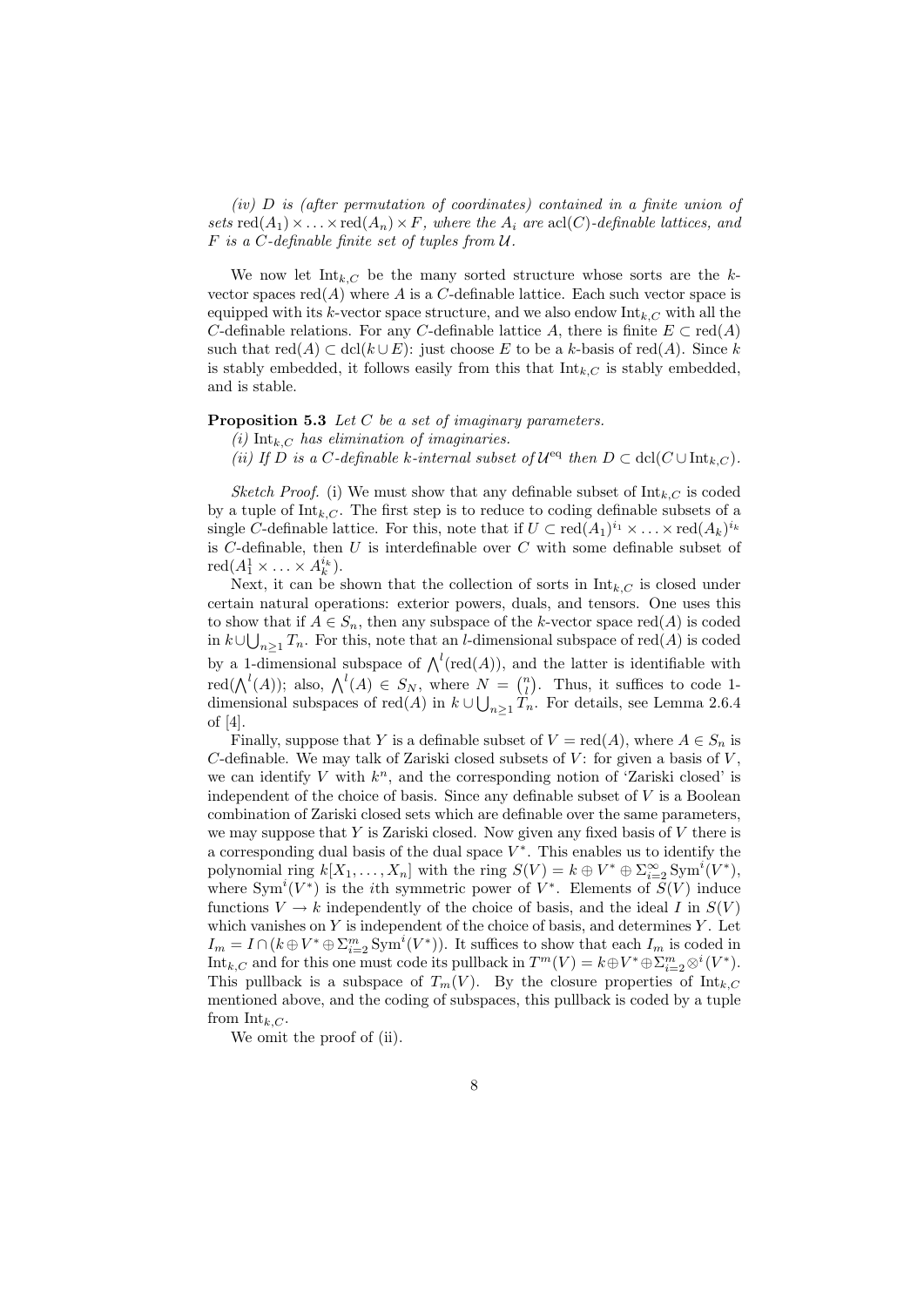If M is a model, and A is an M-definable rank n lattice, then, as noted in Section 4, there is an  $M$ -definable isomorphism of  $k$ -vector spaces between red(A) and  $k^n$ . Hence, in this case, we do not need the full structure of  $\text{Int}_{k,M}$ – the residue field  $k$  itself would suffice.

# 6 1-types of field elements

We describe here 1-types in the field sort over any set  $C$  of (possibly imaginary) parameters. First, we shall say that  $U \subset K$  is a  $C - \infty$ -definable ball if U is one of: a C-definable closed ball, a C-definable open ball, or the intersection of a chain of C-definable balls, where the chain has no least element.

**Lemma 6.1** Suppose  $C \subset K^{eq}$  with  $C = \text{acl}(C)$ . Let U be a  $C - \infty$ -definable ball. Suppose  $a, b \in U$  (so  $a, b$  are field elements) and no C-definable sub-ball of U contains a or b. Then  $tp(a/C) = tp(b/C)$ .

Proof. Immediate from Proposition 4.4.

**Definition 6.2** Let  $C \subset K^{eq}$  and U be a acl(C) – ∞-definable ball. If  $a \in U$ , then a is generic in U over C if a lies in no  $\operatorname{acl}(C)$ -definable proper sub-ball of U.

**Lemma 6.3** Let  $C = \text{acl}(C) \subset K^{\text{eq}}$ , and U be a  $C - \infty$ -definable ball. Then

(i) if a, b are generic in U over C, then  $tp(a/C) = tp(b/C)$ , and

(ii) if  $a \in U$  then a realises the generic type over C of a unique  $C - \infty$ definable sub-ball of U.

Proof. (i) Again, this is immediate from Proposition 4.4.

(ii) Let  $\{U_i : i \in I\}$  be the set of C-sub-balls of U which contain a. This set of balls is totally ordered by inclusion (as they are not disjoint), and a realises the generic type of the  $C - \infty$ -definable ball  $\bigcap (U_i : i \in I)$ .

**Definition 6.4** Suppose that  $C, B \subset K^{eq}$  and  $C = \text{acl}(C) \subset \text{dcl}(B)$ . If  $a \in K$ , then a is generically independent from B over C, written a  $\downarrow_C^{\hat{g}} B$ , if either  $a \in \text{acl}(C)$ , or, if U is the  $C - \infty$ -definable ball (given by Lemma 6.3(ii)) such that a is generic in U over C, then a is also generic in  $\tilde{U}$  over  $C \cup B$ .

Thus,  $a \downarrow_C^g B$  means that  $B \cup C$  doesn't pin a down more finely than  $C$  does, by forcing it into a ball of smaller radius. Compare the algebraic-geometric notion of generic, that a is generic in the C-definable variety V over  $C \cup B$  if a does not lie in any  $C \cup B$ -definable proper subvariety of C.

**Lemma 6.5** Suppose  $C = \text{acl}(C) \subset \text{dcl}(B)$ , and p is a 1-type in the field sort over C. Then p has a unique extension q over B such that if  $a \models q$ , then  $a \downarrow_C^g B$ .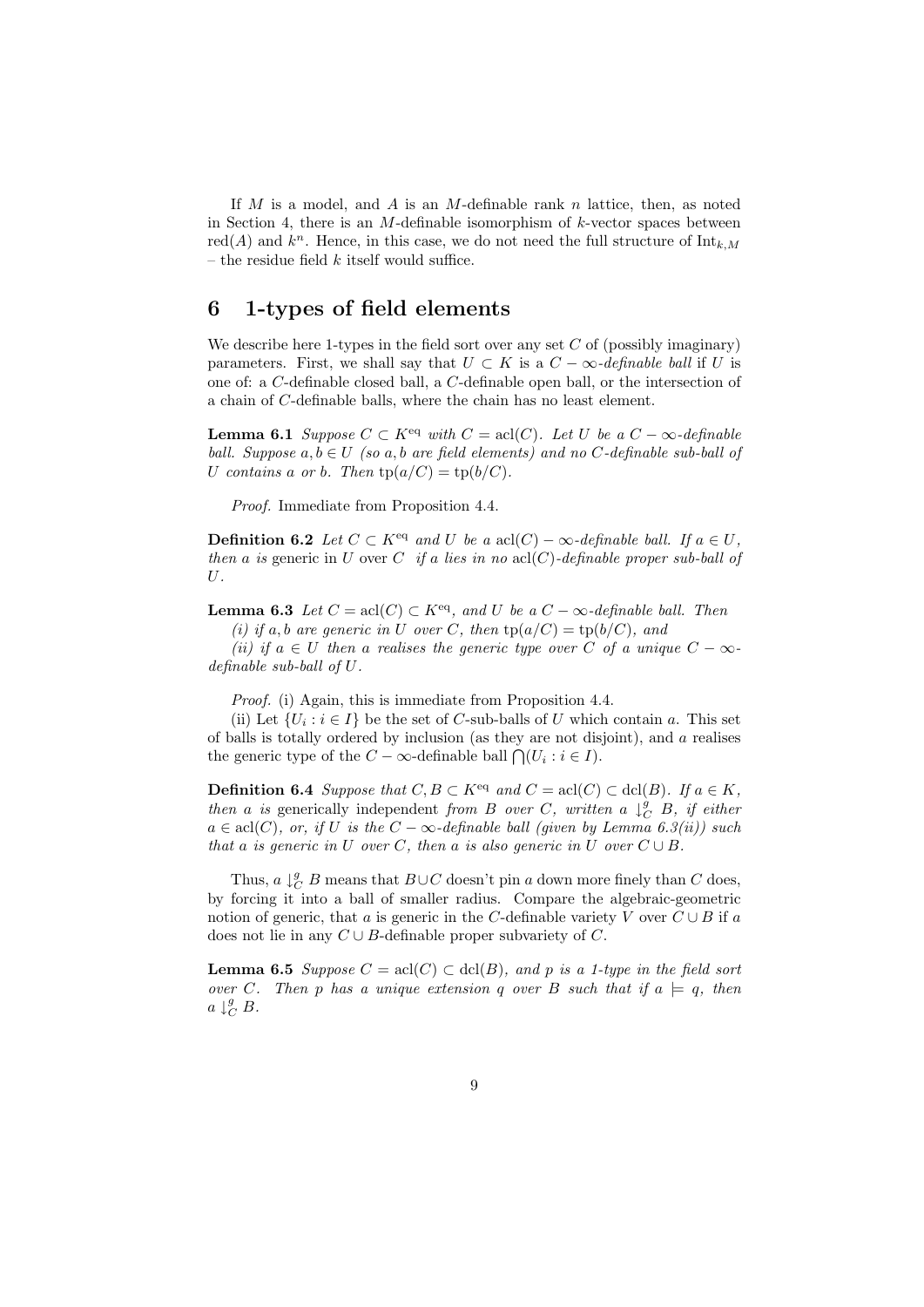*Proof.* We may suppose that p is non-algebraic. Then by Lemma 6.3, p is the generic type of a  $C - \infty$ -definable ball U. The type q has to be the (unique) generic type of U over  $C \cup B$  (and this exists).

**Definition 6.6** Let  $C = \text{acl}(C)$  and  $a \in K$ . We say  $\text{tp}(a/C)$  is orthogonal to Γ, and write  $tp(a/C) \perp \Gamma$ , if, for any algebraically closed field M such that  $C \subset \text{dcl}(M)$  and  $a \downarrow_C^g M$ , we have  $\Gamma(M) = \Gamma(Ma)$ .

#### **Lemma 6.7** Let  $C = \text{acl}(C)$  and  $a \in K$ . Then the following are equivalent.

(i) a is generic over C in a C-definable closed ball.

*Proof.* (i)  $\Rightarrow$  (ii) Suppose that a is generic over C in the C-definable closed ball U, and that (ii) is false. Then there is a model M with  $a \downarrow_C^g M$  and some  $\gamma \in \Gamma(Ma) \setminus \Gamma(M)$ . Thus, there is an M-definable partial function  $f: U \to \Gamma$ with  $f(a) = \gamma$ , whose domain is a definable set D containing generic elements of U over C. If V is an open sub-ball of U of the same radius, consisting of generic elements of U (i.e.  $V \in \text{red}(U)$ ), then f is not constant on U: indeed, otherwise, f would induce a definable partial function from the strongly minimal set  $red(U)$  to the o-minimal set Γ, non-constant on generic elements of red(U), and this is clearly impossible. Thus, for generic  $V \in \text{red}(U)$ ,  $\{f(x):$  $x \in V$  is an infinite definable subset of Γ, so a finite union of intervals and singletons of the latter. By considering the endpoints of these intervals, we obtain corresponding definable functions from  $red(U)$  to Γ. Since the latter must be generically constant, we may choose  $\gamma \in \Gamma$  such that the fibre  $f^{-1}(\gamma)$ , a definable set, meets each generic element of  $red(U)$  in a proper non-empty subset. This contradicts Proposition 4.4.

(ii)  $\Rightarrow$  (i). Suppose that (i) is false. Then, by Lemma 6.3(ii), a is generic in a  $C$ - $\infty$ -ball U which is an open  $C$ -ball or in the intersection of a chain of balls with no least element. There is a model  $M$  containing  $C$ , and containing some  $b \in U$ . By replacing M by a conjugate over C, we may suppose (using also Lemma 6.5) that a  $\downarrow_C^g M$ . However, now  $v(a - b) \in \Gamma(Ma) \setminus \Gamma(M)$ , so (ii) is false.

We remark that the generic type of a C-definable ball is definable over C. However, if U is a  $C$ - $\infty$ -definable ball which is not definable, then the generic type of U over U is not definable (see Lemma 2.3.8 of [4]).

# 7 Unary sets and unary codes

By the last section, 1-types of field elements are easily described, and by iterating the  $\downarrow^g$  relation, one can easily define a notion  $(a_1, \ldots, a_n) \downarrow^g_C B$ , where  $a_1, \ldots, a_n \in K$  (see Definition 11.2 below). However, in ACVF the  $S_n$  and  $T_n$ are also sorts, and it is convenient to define  $s \downarrow_C^g B$  for  $s \in S_n \cup T_n$ . Also, in the proof of elimination of imaginaries, we need to code functions  $\Gamma \to S_n$  and  $\Gamma \to T_n$ .

<sup>(</sup>ii)  $\text{tp}(a/C) \perp \Gamma$ .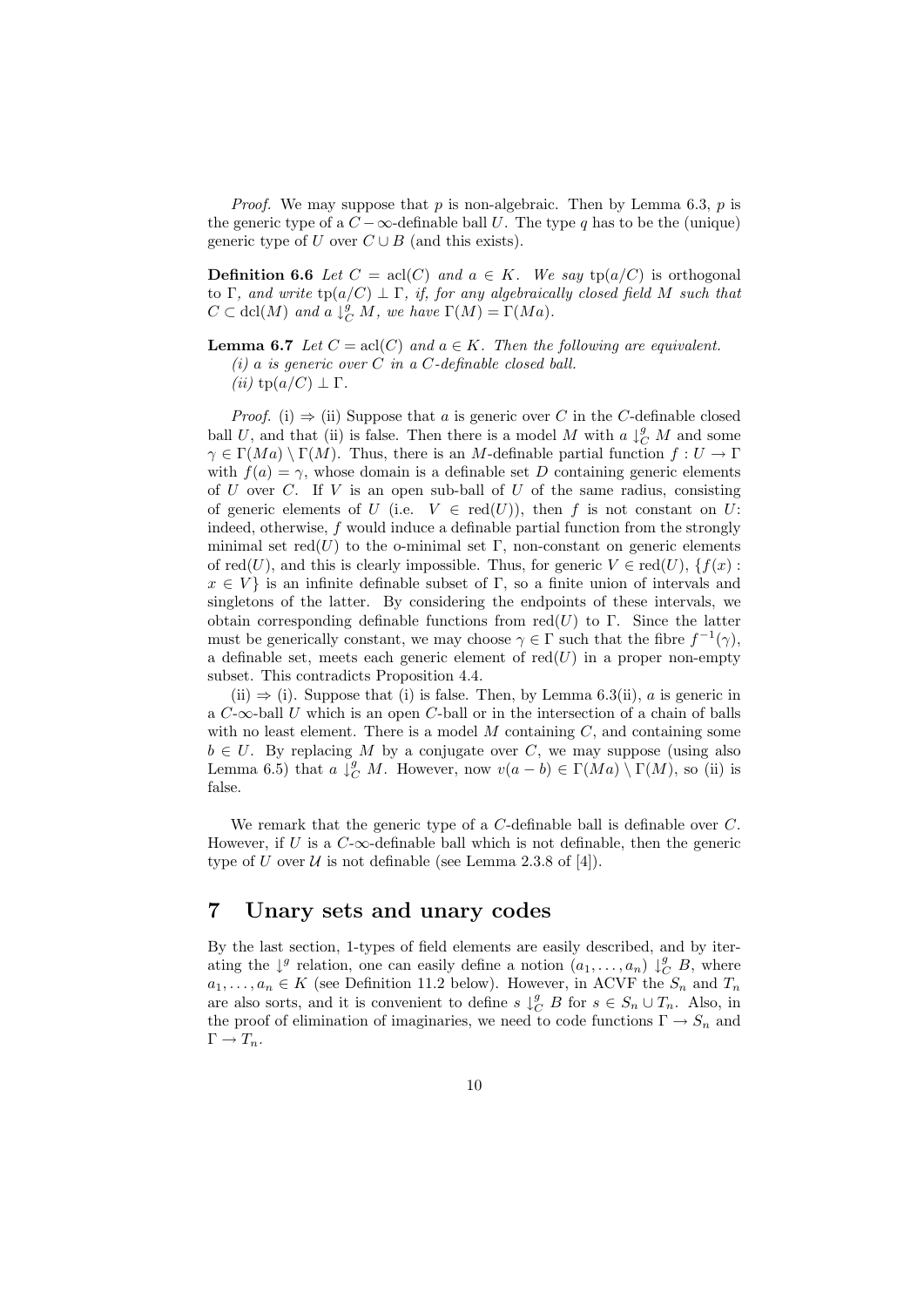A definable 1-module is an R-module (in  $K^{eq}$ ) which is definably isomorphic to a quotient of one definable  $R$ -submodule of  $K$  by another. Examples are  $\gamma R/\delta R$ ,  $\gamma R/\delta M$ ,  $K/\delta R$ , etc., where  $\delta \geq \gamma$ . More generally, a *definable 1-torsor* is a definable torsor (i.e. 1-dimensional affine space) of a definable 1-module. Thus, a definable 1-torsor is essentially a ball, or for some  $\gamma$  and ball B, the set of all open sub-balls (or of all closed sub-balls) of B of radius  $\gamma$ . Just as in the last section we considered  $\infty$ -definable balls, meaning the intersection of a chain of balls possibly with no least element, so we talk of an  $\infty$ -definable 1-torsor: this is a coset of a 1-module which is  $\infty$ -definable, i.e. is the intersection of a chain of sdefinable 1-modules. The analogy with balls enables us to talk of a *generic element*, over parameters C, of a (possibly  $\infty$ -definable) 1-torsor, and most of the last section carries through. In fact, it is developed in the slightly more general setting of *unary sets*. These are 1-torsors, possibly  $\infty$ -definable, and subsets of  $\Gamma$  of the form  $(\gamma, \infty)$ . There is a notion of generic element (over C) of a  $C - \infty$  definable unary set. It can be shown that if  $C = \text{acl}(C)$  and a is an element of a  $C$ -definable unary set  $U$ , then  $a$  realises the generic type of a unique  $C - \infty$ -definable unary subset of U.

If  $e \in \mathcal{U}^{\text{eq}}$ , then a sequence  $(a_1, \ldots, a_m)$  of  $\mathcal{U}^{\text{eq}}$  is a unary code for e if  $\text{dcl}(e)$  $dcl(a_1, \ldots, a_m)$  and for each  $i = 1, \ldots, m, a_i$  is an element of a unary set defined over  $\text{dcl}(a_i : j < i)$ . The main point of this section is the following, which enables us to treat arbitrary elements of  $S_n$  and  $T_n$  as sequences of elements of unary sets, and thereby define a notion of genericity 'stepwise' (see Definition 11.2 and the remarks before it).

**Proposition 7.1 (2.3.10 of [5])** Let  $s \in \mathcal{U}$ . Then s has a unary code whose elements lie in U.

The idea of the last proposition, treating an element of  $S_n$  or  $T_n$  stepwise, is also used in the description of definable functions  $\Gamma \to U$ ; also in the proof that definable functions  $\Gamma \to \mathcal{U}$  (and their germs below any  $\gamma_0 \in \Gamma$ ) are coded in the sorts of  $U$ . See Section 2.4, and Proposition 3.3.4 of [4] for details. These results are essential in the proof of elimination of imaginaries, for coding of (germs of) functions on open balls and  $\infty$ -definable balls.

# 8 A strategy for elimination of imaginaries

In this section, we discuss a general strategy for elimination of imaginaries, as adapted from [4]. Let  $U$  be any sufficiently saturated multi-sorted structure. Let D be a *dominant sort* of U; this means that  $\mathcal{D}^{\text{eq}} = \mathcal{U}^{\text{eq}}$ . When specializing to ACVF, we take U to be the structure defined above, with sorts K,  $S_n$ ,  $T_n$ (for  $n \geq 1$ ), and we take D to be the field sort K. In this section, we distinguish between definable subsets of  $U$  (one free variable) and definable relations on  $U$ (more than one). For emphasis, we often specify a subset by  $X \subset \mathcal{U}^1$ .

**Lemma 8.1 (Remark 3.2.2 of [4])**  $\mathcal U$  has elimination of imaginaries if and only if the graph of every definable function  $f: \mathcal{D}^1 \to \mathcal{U}^1$  is coded.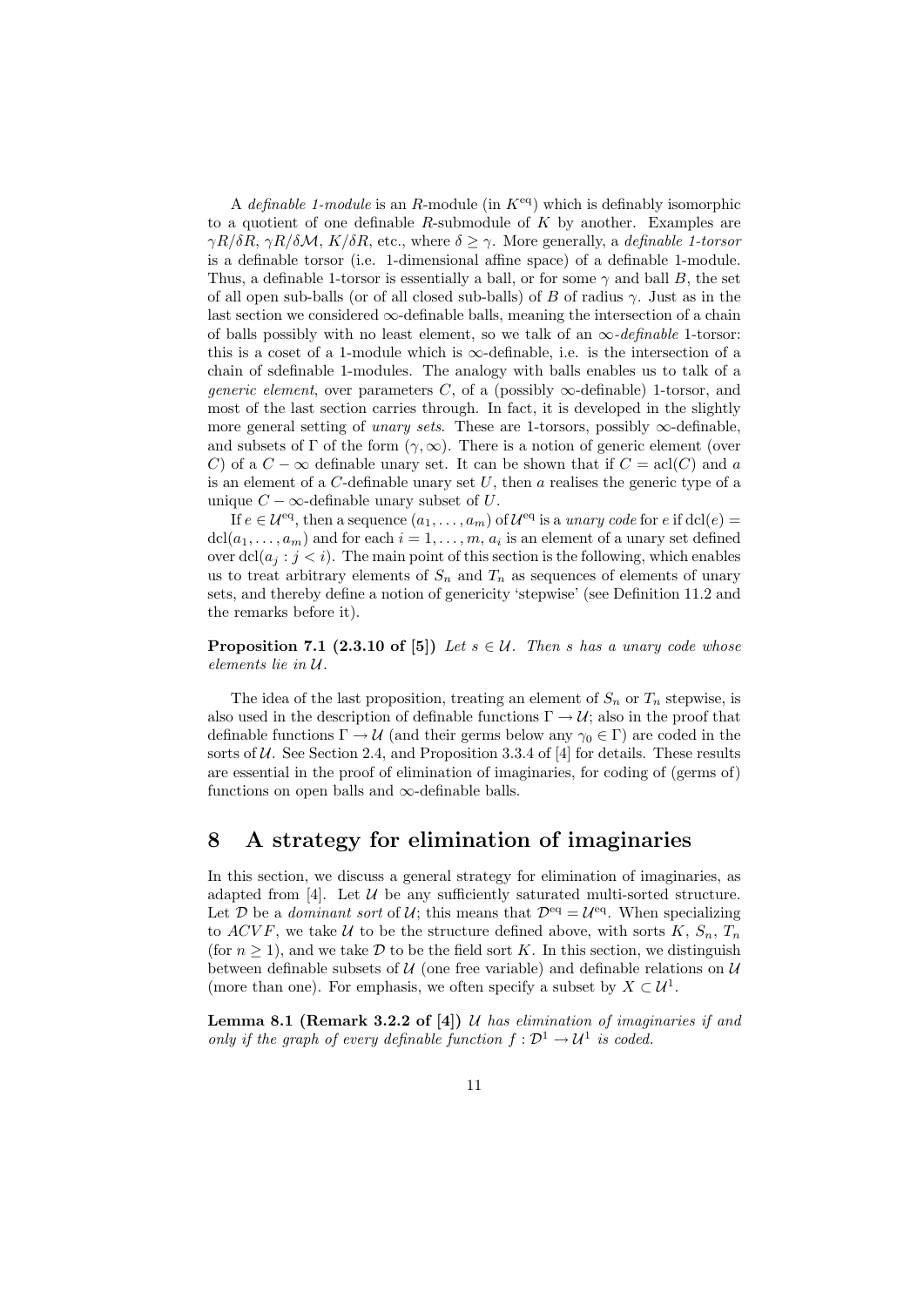The next lemma says that under certain hypotheses, the job of coding functions is "localized."

**Lemma 8.2** Suppose that all definable subsets of  $\mathcal{D}^1$  are coded in U. Then, in order to code the graph of the definable function  $f : \mathcal{D}^1 \to \mathcal{U}^1$  it suffices to show that

$$
for each a \in \mathcal{D}^1, f(a) \in \operatorname{dcl}(a \operatorname{dcl}(\ulcorner f \urcorner) \cap \mathcal{U}).\tag{1}
$$

*Proof.* For each  $a \in \mathcal{D}^1$ , let  $g_a$  be a function that is definable over dcl( $\ulcorner f\urcorner$ )∩U so that  $f(a) = g_a(a)$ ; the existence of  $g_a$  is guaranteed by (1). Note that  $X_a = \{x \in \mathcal{D}^1 : g_a(x) = f(x)\}\$ is  $\ulcorner f \urcorner$ -definable and is coded in  $\mathcal{U}$ , by hypothesis. Thus,  $X_a$  is definable over dcl( $\ulcorner f\urcorner$ ) ∩ U. By compactness,  $\mathcal{D}^1$  is covered by finitely many sets of the form  $X_a$ , and we can piece together the various functions  $g_a$  to get a definition of f over dcl( $\ulcorner f\urcorner$ ) ∩ U.

The final refinement of our strategy is to separate the coding of finite sets from the general coding. For  $e \in \mathcal{U}^{eq}$ , we define the *U*-coordinates of e to be  $\mathrm{coord}(e) = \mathrm{acl}(e) \cap \mathcal{U}.$ 

**Proposition 8.3** Suppose that for each  $n \geq 1$ , every finite subset of  $\mathcal{U}^n$  is coded in U. Then, for  $e \in \mathcal{U}^{eq}$ , we have  $e \in \text{dcl}(\text{dcl}(e) \cap \mathcal{U})$  if and only if  $e \in \text{dcl}(\text{coord}(e)).$ 

Using the proposition, we can state the strategy in its final form.

**Theorem 8.4** Let U be any sufficiently saturated multi-sorted structure; let  $D$ be a dominant sort.  $U$  has elimination of imaginaries if and only if the following three properties hold

- 1. For each  $n \geq 1$ , every finite subset of  $\mathcal{U}^n$  is coded in  $\mathcal{U}$ .
- 2. Each definable subset of  $\mathcal{D}^1$  is coded in  $\mathcal{U}$ .
- 3. Each definable function  $f: \mathcal{D}^1 \to \mathcal{U}^1$  satisfies the condition

$$
for each  $a \in \mathcal{D}^1$ ,  $f(a) \in \text{dcl}(a \operatorname{coord}(\ulcorner f \urcorner)).$  (2)
$$

Proof. It suffices to show that elimination of imaginaries is implied by the three conditions in the theorem. Let  $f: \mathcal{D}^1 \to \mathcal{U}^1$  be any definable function. By modifying the argument for Lemma 8.2 in a straightforward way, we conclude that f is definable over coord( $\ulcorner f\urcorner$ ). Thus,  $\ulcorner f\urcorner \in \text{dcl}(\text{coord}(\ulcorner f\urcorner))$ . By Proposition 8.3,  $\ulcorner f\urcorner \in \text{dcl}(\text{dcl}(\ulcorner f\urcorner \cap \mathcal{U})$ . Equivalently, f is coded in U. By Lemma 8.1,  $U$  eliminates imaginaries.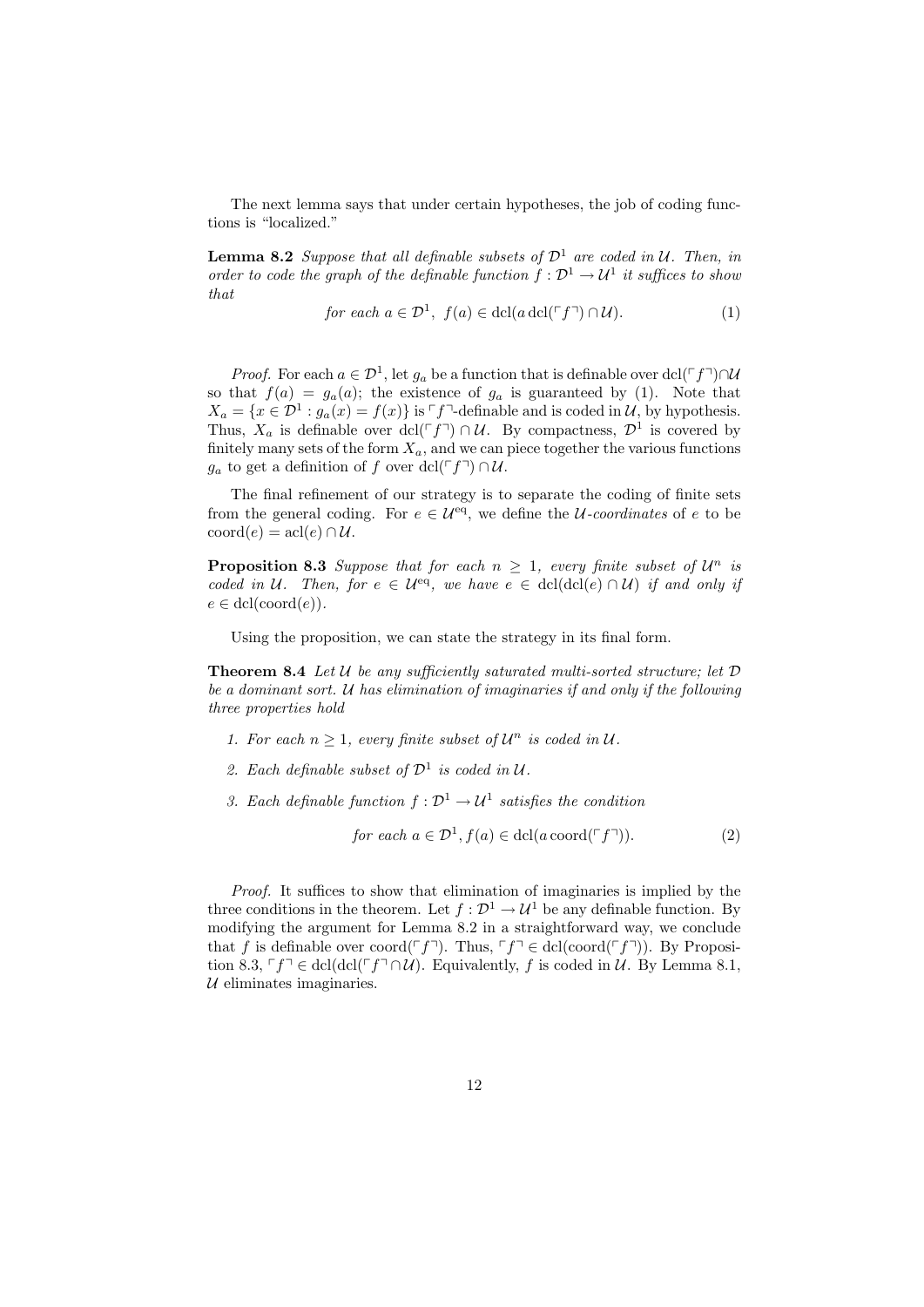### 9 Elimination of imaginaries for ACVF

We return now to the specific setting of ACVF, so here  $U$  is the particular multisorted structure for ACVF defined in Section 4, and the dominant sort  $\mathcal D$ is the field sort  $K$ . We give an overview of how one verifies the hypotheses of Theorem 8.4; details can be found in [4].

#### 9.1 Coding definable subsets of K

Holly showed how to code definable subsets of  $K$  in terms of codes for balls [9]. (Holly works in equi-characteristic 0; §3.4 of [4] contains an argument that works in all characteristics.) Proposition 4.4 says that every definable subset  $X$  of  $K$  has a canonical decomposition as a (finite) boolean combination of balls. Specifically, X can be written canonically as a finite disjoint union of "swiss cheeses", i.e. sets of the form  $B \setminus (E_1 \cup \ldots \cup E_l)$ , where B is a ball and the  $E_i$ 's are proper sub-balls. Each such swiss cheese is coded by  $e = (\ulcorner B \urcorner, \{ \ulcorner E_1 \urcorner, \ldots, \ulcorner E_l \urcorner \})$ . In fact, the set  $\{ \ulcorner E_1 \urcorner, \ldots, \ulcorner E_l \urcorner \}$  can itself be coded by a tuple of balls  $[9]$ ; thus, we may take e to be a tuple of balls. Because  $X$  has a canonical decomposition as a disjoint union of swiss cheeses,  $X$  is coded by a set  $d = \{e_1, \ldots, e_n\}$  of codes for swiss cheeses; again, d is coded by a tuple of balls. Thus, we have coded  $X$  by a tuple of balls. Recall from Section 4 that closed balls are coded by elements of  $S_2$  and open balls are coded by elements of  $T_2$ , so the coding of X can be carried out in  $\mathcal{U}$ .

#### 9.2 Coding of finite sets

Let X be a finite subset of tuples from  $\mathcal U$ . We want to find a tuple in  $\mathcal U$  that is a code for X. We may assume that X is a subset of  $\mathcal{S}^l$  for some fixed sort S and some  $l \geq 1$ . A few cases are easy. For example, If S is the field K, we can code X as discussed in Example 2.2, and if S is  $S_0 = \Gamma$ , we can use the ordering to code  $X$ . As remarked above, the case that  $X$  consists of tuples of balls is handled in [9] (in equi-characteristic 0). Theorem 3.4.1 of [4] gives a complete proof (in all characteristics) that the finite set  $X$  is coded. The proof is a delicate simultaneous induction on  $|X|$ , l and n, where n is the subscript of the sort S (i.e. S is either  $S_n$  or  $T_n$ ). The argument use the fact that finite subsets of  $\text{Int}_{k,C}$  are coded in  $\text{Int}_{k,C}$ , which is a consequence of Proposition 5.3.

#### 9.3 Coding functions

Here, we outline how to verify condition (2) in Theorem 8.4. Fix a definable function  $f: K \to U$ . We write  $f_c(x)$  when we want to display the parameters  $c \in K<sup>l</sup>$  that are used to define f. We may assume that the codomain of f is a single sort S of U. Take  $a \in K$ . We want to show that  $f(a) \in \text{dcl}(a \text{ coord}(\ulcorner f \urcorner)).$ Consider  $p(x) = \text{tp}(a/\text{acl}(\ulcorner f \urcorner))$ . From Lemma 6.1 above, we know that the set of realizations of p is the gneric type of an acl( $\lceil f \rceil$ )-∞-definable ball U. Notice that the restriction  $p | \text{coord}(\ulcorner f \urcorner)$  describes the same ball (because balls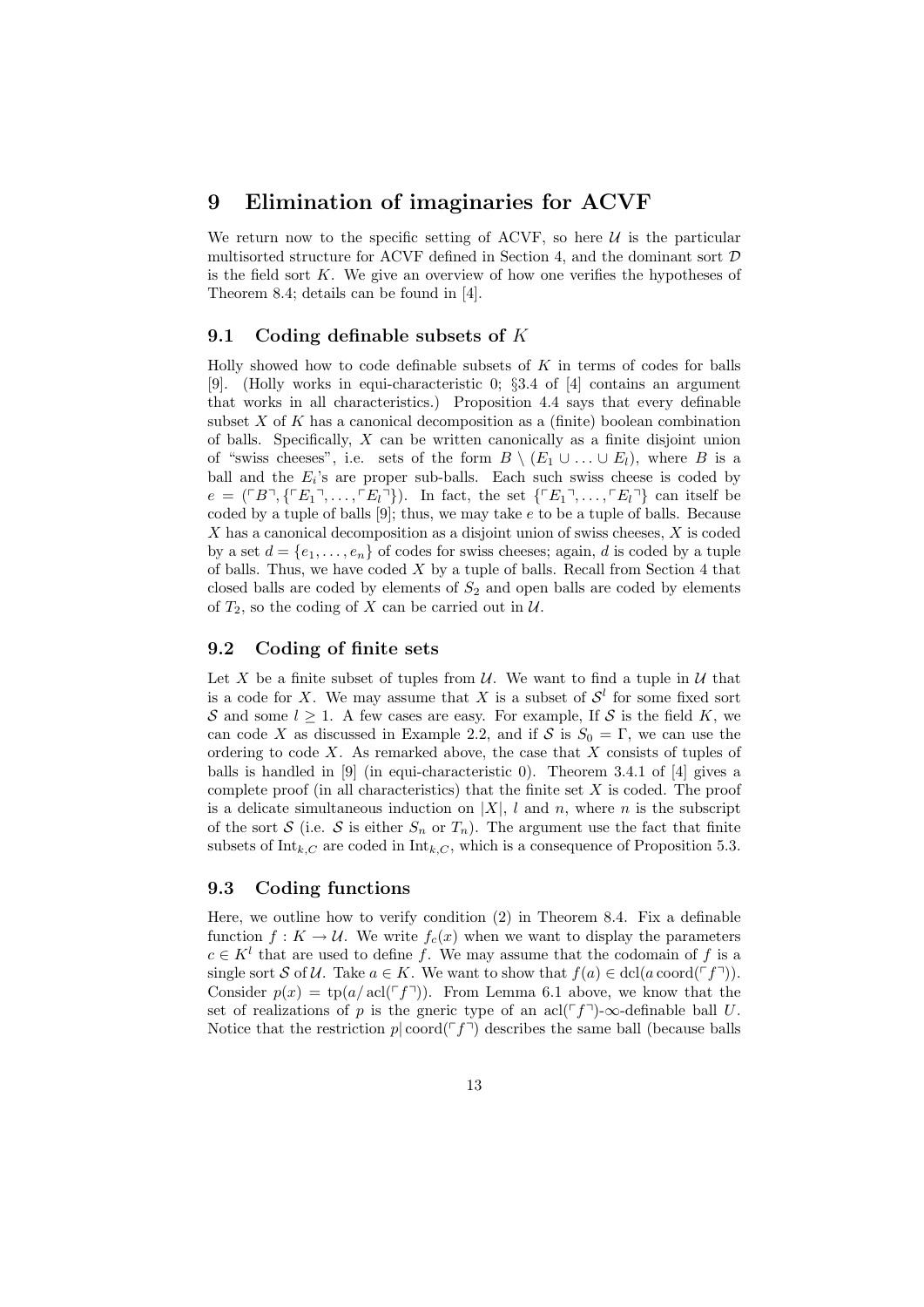are coded in  $\mathcal{U}$ ). We break into three cases: U is a definable closed ball, U is a definable open ball, and  $U$  is an intersection of a chain of definable balls. Most of the work is for the case of a closed ball; we handle the other cases by approximating  $U$  with closed balls.

#### 9.3.1  $U$  is a definable closed ball, [4, 3.3.2]

In this case,  $p$  is orthogonal to the value group (Lemma 6.7). We may assume that a  $\downarrow_{\text{coord}(\ulcorner f\urcorner)}^g$  c, i.e. a is generic in U over coord $(\ulcorner f\urcorner)c$ . Let  $\sigma$  be an automorphism fixing a coord( $\ulcorner f \urcorner$ ). Let  $c' = \sigma(c)$ . We want to show that  $f_c(a) =$  $f_{c'}(a)$ . First, we consider a special case.

Claim 9.1 If a  $\downarrow_{\text{coord}(\ulcorner f\urcorner)}^g cc'$ , then  $f_c(a) = f_{c'}(a)$ .

**Proof sketch for claim:** Choose a model  $M \prec U$  so that coord( $\ulcorner f\urcorner$ ) ∪  ${c, c' \} \subset M$  and  $a \downarrow_{\text{coord}(\ulcorner f \urcorner)}^g M$ . (Such a model exists by Lemmas 6.1 and 6.5. Choose any model  $M' \supset \text{coord}(\ulcorner f \urcorner) \cup \{c, c'\}\$ and choose a' generic in U so that  $a' \downarrow_{\text{coord}(\ulcorner f \urcorner)} M'$ . Since  $a'$  and a have the same type over coord( $\ulcorner f \urcorner$ ) ∪ {c, c'}, we can find M by applying an automorphism.) Notice that the type  $\text{tp}(a/M)$ is definable over  $\text{coord}(\ulcorner f \urcorner)$ , because for each M-definable ball U', the formula  $x \in U'$  lies in  $tp(a/M)$  if and only if  $U \subseteq U'$ . Let  $q(x, y) = tp(a f(a)/M)$ ; here, y is a variable for S, the codomain of f. Since  $f(a)$  is definable from a over  $\lceil f \rceil$ , it is easy to see that the type q is definable over acl( $\lceil f \rceil$ ). To prove the claim, it suffices to show that q is actually definable over coord( $\ulcorner f\urcorner$ ), because then the set  $\{z \in K(M) : f_z(a) = f(a)\}\$ is definable over coord $(\ulcorner f \urcorner)$ , so c' lies in this set.

Let us consider the special case that the codomain  $S$  is  $K$ , the field sort. Our first task is to find a simple set of formulas so that  $q$  is implied by its restriction to this set of formulas. First, since  $y$  is a field variable, we can use quantifier elimination to conclude that  $q(x, y)$  is determined by its restriction to atomic and negated atomic  $L_{rob}$ -formulas, i.e. formulas of the form

$$
v(P(x, y, z)) \leq v(Q(x, y, z)) \tag{3}
$$

$$
P(x, y, z) = 0, \t\t(4)
$$

and their negations, where  $P, Q \in \mathbb{Z}[x, y, z]$ . Because q is orthogonal to the value group,  $\text{dcl}(af(a)M) \cap \Gamma = \Gamma(M)$ . In particular, the formula  $P(x, y, b) = 0$  is in q if and only if  $v(P(x, y, b)) > v(d)$  is in q for each  $d \in K(M)$ ; hence, we can dispense with formulas of form 4 in favor of formulas of form 3. Furthermore, for each tuple b from  $K \cap M$ , there is  $d \in K \cap M$  so that  $v(P(x, y, b)) = v(d)$  lies in q. Thus,  $v(P(x, y, b)) \leq v(Q(x, y, b))$  is in q if and only if both  $v(P(x, y, b)) \leq v(d)$ and  $v(d) \le v(Q(x, y, b))$  are. Therefore, q is determined by its restriction to formulas of the form

$$
v(P(x, y, z)) \le v(w)
$$
 (5)

and their negations. Finally, by multiplying  $P(x, y, z)$  by an element of  $K(M)$ with value  $-v(w)$ , we can reduce any instance of (5) to an instance of

$$
v(P(x, y, z)) \le 0. \tag{6}
$$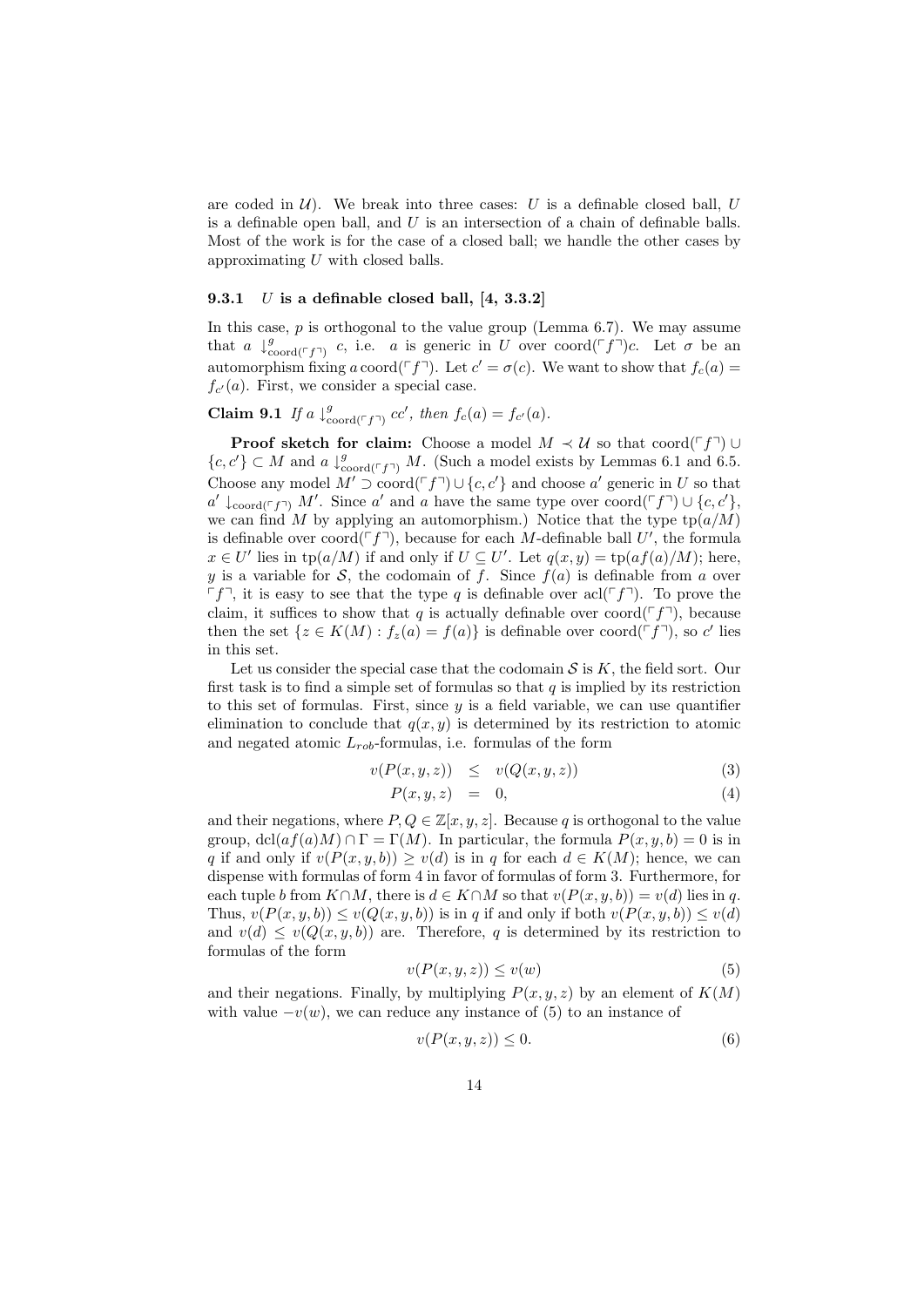Therefore,  $q$  is determined by its restriction to formulas of type  $(6)$  and negations. We may assume that z appears linearly in P, i.e.  $P(x, y, z) = \sum_{\alpha, \beta} z_{\alpha, \beta} x^{\alpha} y^{\beta};$ moreover, we may assume that  $P$  has no constant term.

In order to show that q is definable over coord( $\lceil f \rceil$ ), it suffices to show that for each formula  $\delta(x, y, z)$  which is a negation (6), the  $\delta$ -definition of q is definable over coord( $\ulcorner f \urcorner$ ). So, consider the set  $Z = \{z : v(P(x, y, z)) > 0\}.$ Notice that Z is a definable R-module, since z is linear in  $P(x, y, z)$ . We now invoke an important lemma from [4].

**Lemma 9.2 (2.6.5 [4])** Every definable R-submodule of  $K^n$  is coded in  $U$ .

Since Z is coded, we know that Z is definable over coord( $\ulcorner f \urcorner$ ), as desired.

To complete the proof sketch, it remains to consider the other possibilities for the codomain f. We briefly indicate the idea of the arguments here; for more detail see the proof of Theorem 3.3.2 in [4]. If  $S = S_n$ , we choose a basis  $b \in K^{n^2}$  for the lattice  $f(a)$  so that b is sequentially generic over M (see §3.1 of [4]). The key feature of b is that  $\text{tp}(b/Mf(a))$  is definable over  $f(a)$ . Combining this fact with the fact that  $\text{tp}(af(a)/M)$  is definable over  $\text{acl}(\ulcorner f\urcorner)$ , we can conclude that  $tp(ab/M)$  is definable over acl( $\ulcorner f\urcorner$ ). This allows us to essentially repeat the argument above, replacing  $f(a)$  with b everywhere. On the other hand, if  $S = T_n$ , then  $f(a) \in \text{red}(s)$  for some  $s \in S_n$  definable from  $f(a)$ . Fixing a generic basis b for s gives a corresponding basis  $red(b)$  for  $red(s)$  and a representation of  $f(a)$  as a k-linear combination of red(b) with coefficient tuple α. Then, tp( $ab\alpha/M$ ) is definable over  $\alpha C^{\dagger}$ . By extending the argument in the paragraph above to allow variables ranging over the residue field, one shows that tp( $ab\alpha/M$ ) is definable over coord( $\ulcorner f\urcorner$ ). This completes the proof sketch for the claim.

**Remark 9.3** Use the same notation as in the proof sketch above. Take  $c_1, c_2 \in$ M. We say that  $f_{c_1}$  and  $f_{c_2}$  have the same germ on p if  $f_{c_1}(a) = f_{c_2}(a)$ . Because  $tp(a/M)$  is a definable type, this is a definable equivalence relation on pairs  $c_1$ ,  $c_2$  from M. The germ of f on p is the equivalence class of c. The claim says exactly that the germ of f on p is coded in  $U$ .

Now we sketch how one shows that  $f_c(a) = f_{c'}(a)$  in the general case. The basic idea is to find  $c'' \models \text{tp}(c/\text{coord}(\ulcorner f \urcorner)$  so that both

$$
a \downarrow_{\text{coord}(\ulcorner f \urcorner)}^g cc'' \text{ and } a \downarrow_{\text{coord}(\ulcorner f \urcorner)}^g c' c''. \tag{7}
$$

Once we have found such a  $c''$ , we can apply the lemma to conclude that  $f_c(a) = f_{c}l'}(a) = f_{c'}(a)$ . If we knew enough about the properties of sequential independence at this point, we could choose  $c''$  so that  $c'' \downarrow_{\text{acl}(\ulcorner f\urcorner)} acc'$ , and then derive (7) from transitivity and symmetry of sequential independence (see Proposition12.6; recall that  $tp(a/acl(\ulcorner f\urcorner))$  is orthogonal to Γ). However, the various properties of sequential independence are worked out in [5] under the assumption that  $U$  eliminates imaginaries. Sequential independence is analyzed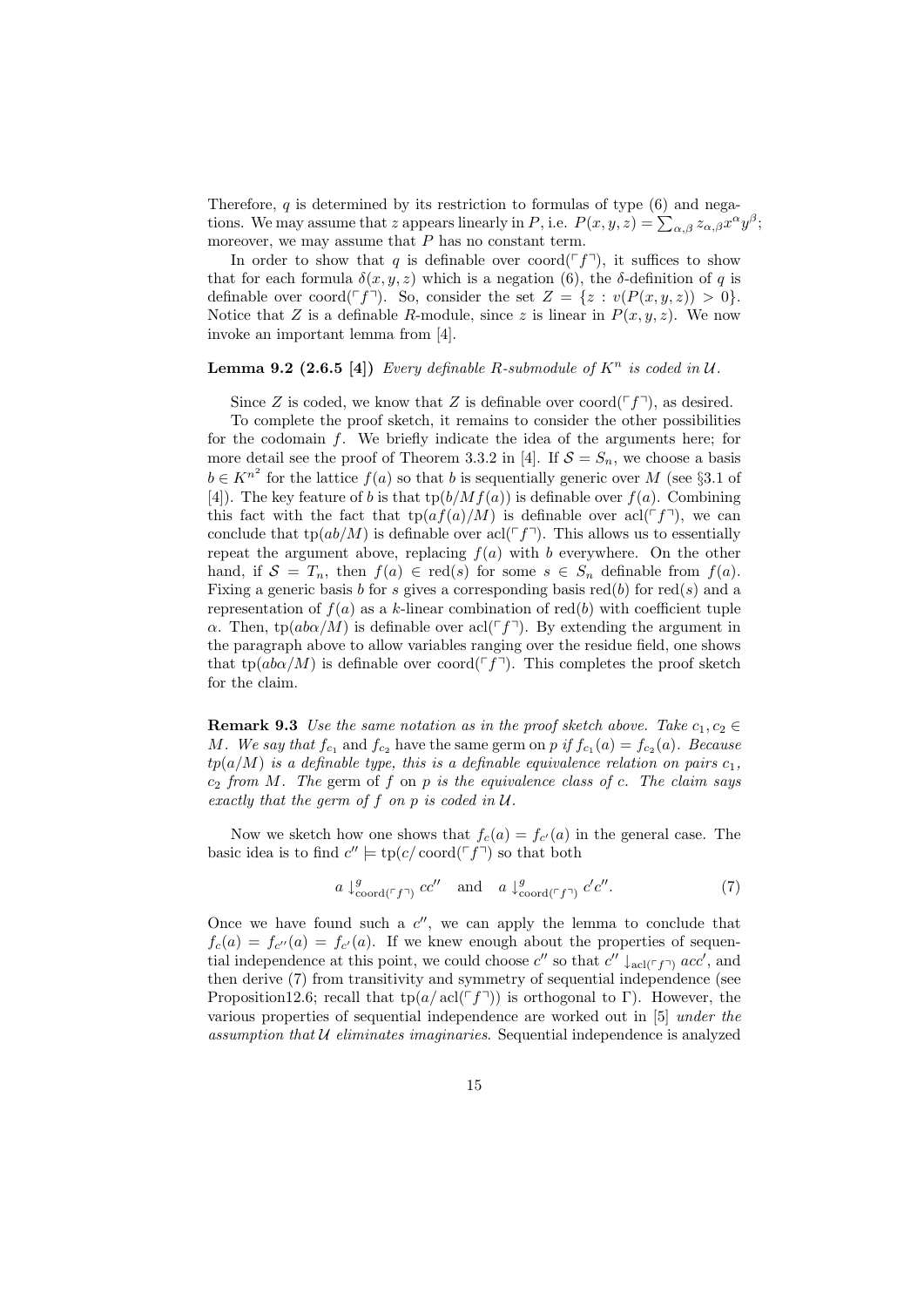via the idea of stable domination, and the smooth development of the theory of stable domination requires elimination of imaginaries. Fortunately, (7) can be achieved directly; essentially, we find  $c''$  by applying the techniques of stable domination in their simplest instance. Suppose that  $U$  is the closed ball  $B_{\geq \gamma}(b)$ . For  $x \in U$ , write red(x) for the ball  $B_{\geq \gamma}(x)$ . Write red(U) for the set  ${red}(x): x \in U$ . Then, red $(U)$  is in definable bijection with the residue field k, so  $\text{red}(U)$  is a strongly minimal set. (Notice that the definable bijection between  $red(U)$  and k is not canonical.) One can check that for any set of parameters D, we have  $a \downarrow_{\text{acl}(\ulcorner f\urcorner)}^g D$  if and only if  $\text{red}(a) \downarrow_{\text{acl}(\ulcorner f\urcorner)}^{\text{red}(U)} D$ , where the latter independence is simply stable independence in red $(U)$ . Because red $(a) \notin \text{acl}(\ulcorner f\urcorner),$ red(a)  $\downarrow_{\text{acl}(\ulcorner f\urcorner)}^{\text{red}(U)}$  D if and only if red(a)  $\notin$  acl( $\ulcorner f\urcorner)D$ ). Thus, it suffices to choose c'' so that  $\text{red}(a) \notin \text{acl}(\ulcorner f \urcorner cc'') \cup \text{acl}(\ulcorner f \urcorner c'c'')$ . Claim 2 in the proof of [4, 3.3.2] shows how to find such a  $c''$ .

Remark 9.4 Let p be any definable type and let f be a definable function on the realizations of p. If e is a code for the germ of f on p, then e is a strong code if there is a e-definable function g so that  $f(x) = g(x)$  lies in p. In other words, e is a strong code if "locally" f is definable over e. When p is the generic type in a definable closed ball U, the argument sketched in the paragraph above shows that any code for a germ on p is actually a strong code. But not all codes are strong: see Remark 3.3.1 in  $[4]$  for an example where p is the generic type in an open ball, and f is a function such that the germ of f on p has no strong code. This example poses no problem for the proof of elimination of imaginaries: by Theorem 8.4, we need to show that locally f is definable over coord( $\lceil f \rceil$ ); we actually do not care whether f is locally definable over a code for the germ.

#### 9.4 U is a definable open ball or U is an intersection of definable balls [4, 3.3.6]

#### 10 Necessity of the sorts

It seems that for algebraically closed valued fields, one could not prove elimination of imaginaries down to a much simpler collection of sorts than  $K$ , the  $S_n$ , and the  $T_n$ . In particular, the following holds (Proposition 3.5.1 of [4]).

**Proposition 10.1** Let  $n \in \mathbb{N}$  with  $n > 1$ . Then the theory of an algebraically closed valued field does not admit elimination of imaginaries down to the sorts  $K, S_m$  ( $m \geq 1$ ) and  $T_m$  ( $m \leq n$ ).

*Proof (sketch)*. We suppose that  $K$  is a large and saturated algebraically closed valued field with residue field k. For a parameter set C, let  $\text{Int}_{k,C}^n$  be the many sorted substructure of  $Int_{k,C}$  (see Section 5) consisting of sorts red(s) where  $s \in S_m$  for some  $m \leq n$ . The first step is to show that there is a (small) parameter set C and some  $s \in \text{dcl}(C) \cap S_{n+2}$  such that  $\text{red}(s)$  is not a subset of  $\text{dcl}(C \cup \text{Int}_{k,C})$ . This follows immediately from the following two assertions: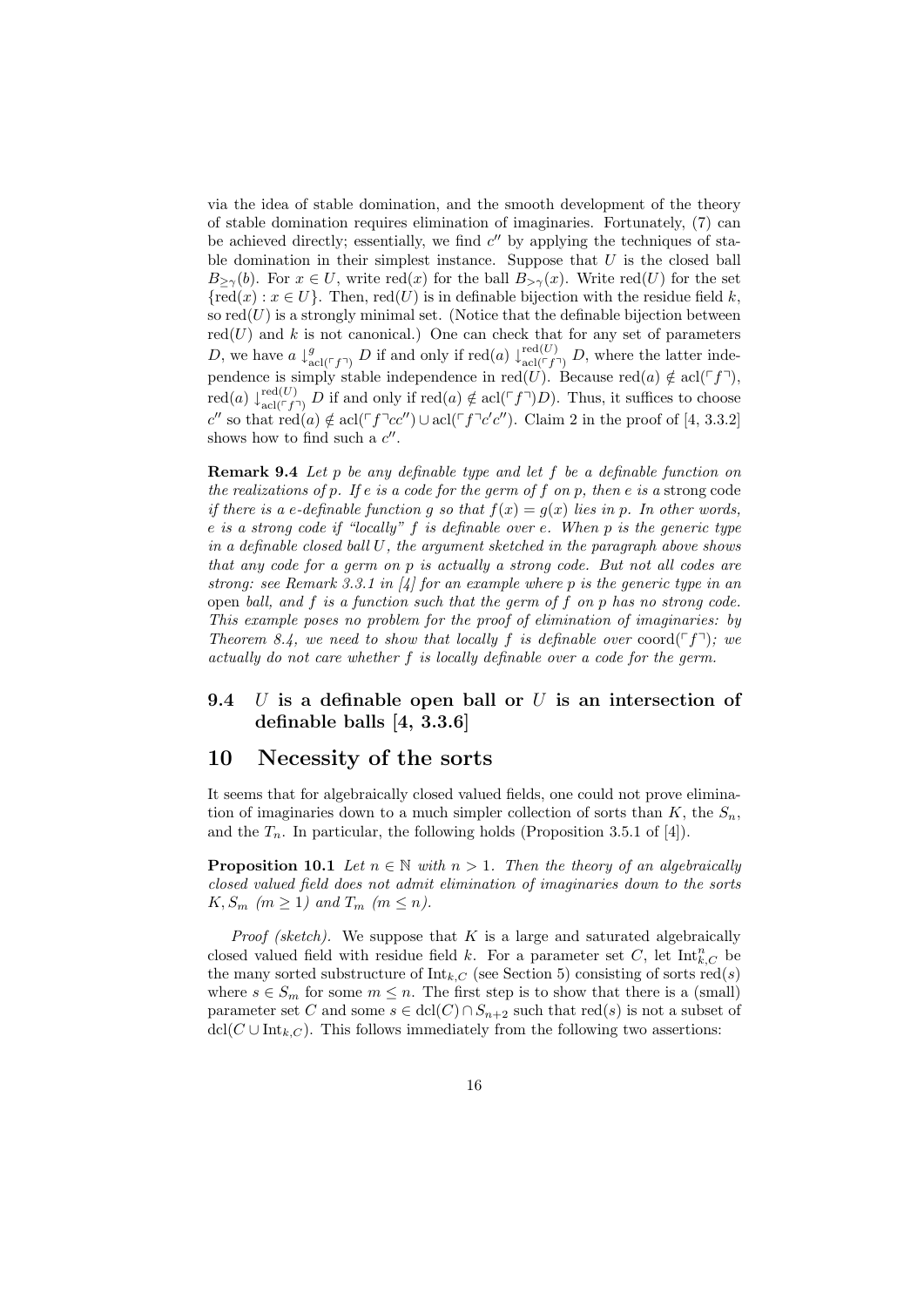(i) the group induced on  $\mathrm{Int}_{k,C}^n$  by  $\mathrm{Aut}(K/k\cup C)$  is soluble of derived length at most n;

(ii) for any  $m \geq 1$ , there is  $s \in S_m$  such that if  $C = \text{dcl}_G(s)$ , then  $\text{Aut}(K/k \cup$ induces on red(s) a soluble group of derived length  $m - 1$ .

To see (i), observe that if  $s \in S_n$  and  $V = \text{red}(s)$ , then the embedding of s in  $S_n$  means that a natural Aut(K/k ∪ C)-invariant filtration is induced on V, and hence the group induced on V by Aut( $K/k\cup C$ ) embeds in the soluble group  $B_n(k)$  of upper triangular matrices.

For (ii), one chooses a lattice s generated by the rows of a lower unitriangular matrix  $B = (b_{ij})$ , where

$$
0 > v(b_{21}) > \ldots > v(b_{m1}) > v(b_{32}) > \ldots > v(b_{m2}) > \ldots > v(b_{m,m-1}).
$$

It suffices then to show that the group induced by  $Aut(K/k \cup C)$  on red(s) includes the group  $U_m(k)$  of upper unitriangular matrices.

If  $m = n + 2$  and s is chosen as in (ii), it is rather easy to find  $v \in \text{red}(s)$  and some  $\sigma \in \text{Aut}(K/k \cup \text{acl}(C))$  such that  $\sigma$  moves v but fixes  $\text{Int}_{k,C}^n$  pointwise. It follows that v has no code in the sorts of the proposition.

# 11 Sequential independence, invariant extensions, orthogonality to Γ

We sketch here some developments from [5], which are used in [11] and [12].

Let T be a complete theory,  $\mathcal{U} \models T$  be saturated, and  $C \subset \mathcal{U}$  be a small parameter set. The group  $Aut(\mathcal{U})$ , and hence also  $Aut(\mathcal{U}/C)$  acts on the set of types over  $\mathcal{U}$ .

**Definition 11.1** In the above situation, if p is a type over C and q is an extension of p over U, we say that q is an invariant extension of p if  $\text{Aut}(\mathcal{U}/C)$ fixes q.

If the type p over C is definable over C, then it has an invariant extension q: for each formula  $\phi(x, y)$ , let  $d\phi(y)$  be the corresponding defining formula; then for  $a \in \mathcal{U}, \phi(x, a) \in q$  if and only if  $d\phi(a)$  holds. If T is a stable theory and  $C = \text{acl}(C)$ , then, essentially because any type over C is definable over C, any type over C has an  $Aut(U/C)$ -invariant extension; in fact, it has a unique such extension (the unique non-forking extension). Thus, an invariant extension is something like a non-forking extension.

Invariant extensions are investigated in [14] under the name 'strongly determined type'. There, it is shown, for example, that in an o-minimal (or weakly o-minimal) theory, any type over C has an  $Aut(\mathcal{U}/C)$ -invariant extension. However, we caution that there is an error in Proposition 2.1 of [14]: to prove that all types over algebraically closed sets have invariant extensions, it does not suffice to do it for 1-types, and a counterexample is given in [15].

In this and the next section, if p is an Aut $(\mathcal{U})$ -invariant type over  $\mathcal{U}$ , and  $C \subseteq B \subset \mathcal{U}$ , then  $p|B$  denotes the restriction of p to B.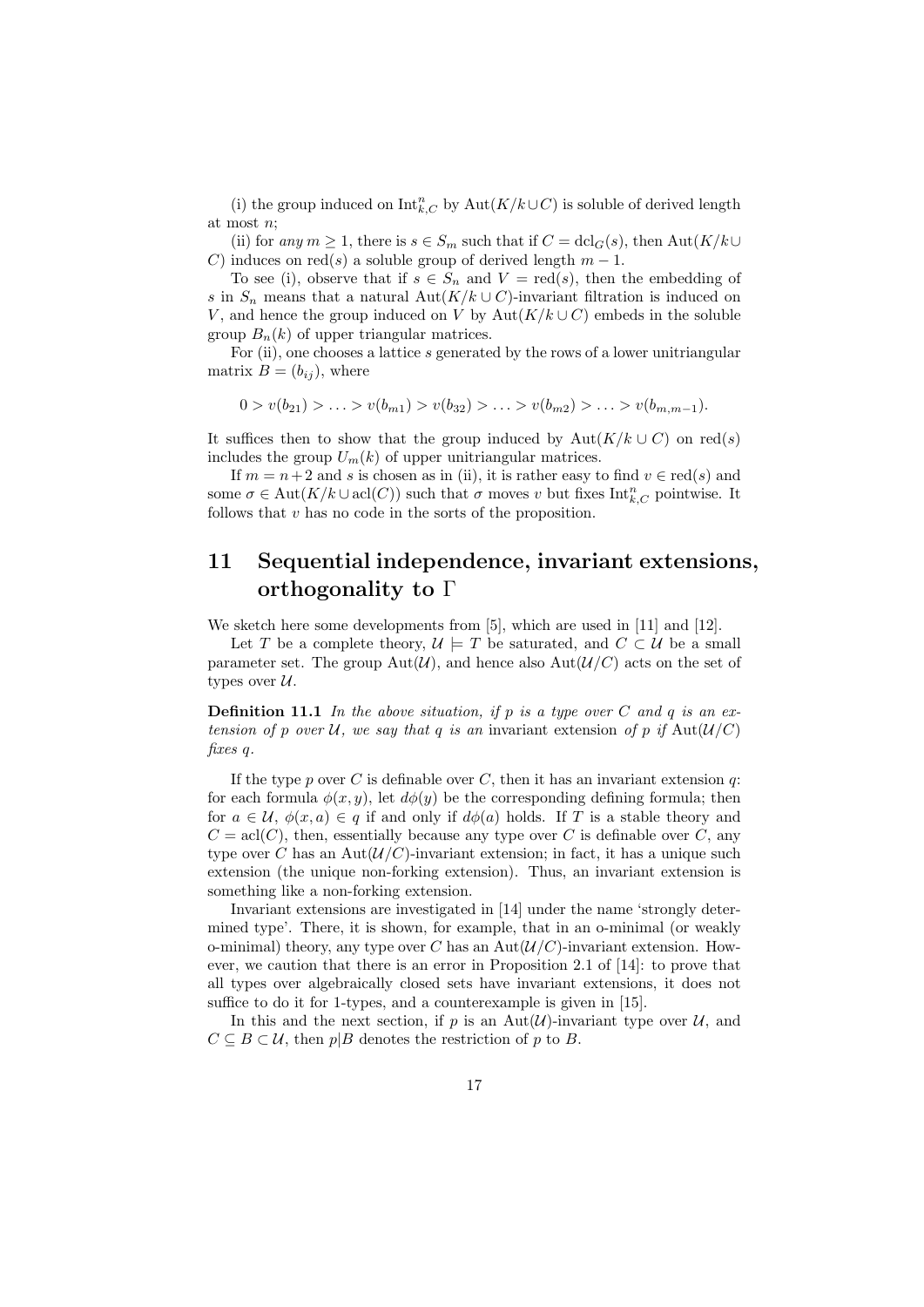In algebraically closed valued fields, it is rather easy to see that if  $C = \text{acl}(C)$ and p is a 1-type in the field sort over C, then p has an  $Aut(\mathcal{U}/C)$ -invariant extension q: indeed, p is the generic type of a  $C - \infty$ -definable ball, and we may take q to be the generic type of this ball over  $U$ . A similar argument holds for types in unary sets. Using this iteratively, along with a rather delicate argument for algebraic 1-types in the iterations, it can be shown that in ACVF, if  $C = \text{acl}(C)$ , then any type (in the sorts G) over C has an Aut $(\mathcal{U}/C)$ -invariant extension over  $\mathcal U$ . In general there may be many such.

The notion of g-independence, used in the proof of EI, can be iterated, to obtain a rudimentary notion of 'sequential' independence in ACVF. To avoid technicalities, we just define it in the field sort; using unary codes, it extends to all sorts of G.

**Definition 11.2** Let  $A, B, C$  be sets of parameters from U, and  $a = (a_1, \ldots, a_n) \in$  $K^n$  with  $A = \text{acl}(Ca)$ . We write a  $\downarrow^g_C B$ , or  $A \downarrow^g_C B$  via a, read A is sequentially independent from B over C via a, if, for each  $i = 1, \ldots, n$ , we have  $a_i \downarrow_{\text{acl}(C \cup \{a_i : j < i\})} B.$ 

This notion is not symmetric, and crucially depends on the ordering of the tuple a. However, its advantages are that, in ACVF, any type has a sequentially independent extension over  $\mathcal{U}$ , and (clearly) the notion is monotonic and transitive on the right: if  $C \subset B \subset D$ , then  $a \downarrow_C^g D$  if and only if  $a \downarrow_C^g B$  and a  $\downarrow_B^g$  D. Furthermore, if  $tp(Aa/C) = tp(A'a'/C)$  and  $tp(B/C) = tp(B'/C)$ , then  $tp(AaB/C) = tp(Aa'B'C')$ . If  $C = acl(C)$  and  $a \downarrow_C^g U$ , then  $tp(a/U)$  is  $\text{Aut}(\mathcal{U}/C)$ -invariant; in fact, this is how one proves existence of invariant extensions. Similar results to these hold in o-minimal (or weakly o-minimal) theories, with an appropriate definition of g-independence for 1-types (e.g 'left-generic').

Using sequential independence, we can define a natural notion of orthogonality to the value group, extending Definition 6.6 to arbitrary types.

**Definition 11.3** If  $C = \text{acl}(C)$ , and  $a = (a_1, \ldots, a_n) \in G$  is unary, we say  $tp(a/C)$  is orthogonal to Γ, written  $tp(a/C) \perp \Gamma$ , if for any model M such that  $C \subseteq \text{dcl}(M)$  and a  $\downarrow_{C}^{g} M$ , we have  $\Gamma(M) = \Gamma(Ma)$ .

When this notion was defined, the intuition was that it captured types which behaved like stable types. This is indeed true, but in the end it turned out more helpful to develop the theory in the more general setting of *stable domination*.

# 12 Stable Domination

The theory in this section is developed in Part A of [5]. We work in this section in a sufficiently saturated model  $U$  of a complete theory with elimination of imaginaries. Let C be a (small) set of parameters. We denote by  $St_C$  the multi-sorted structure whose sorts are the C-definable sets which are stable and stably embedded. The  $\emptyset$ -definable relations on  $St_C$  are those induced by C-definable relations on powers of  $U$ . If a is a tuple (possibly infinite) from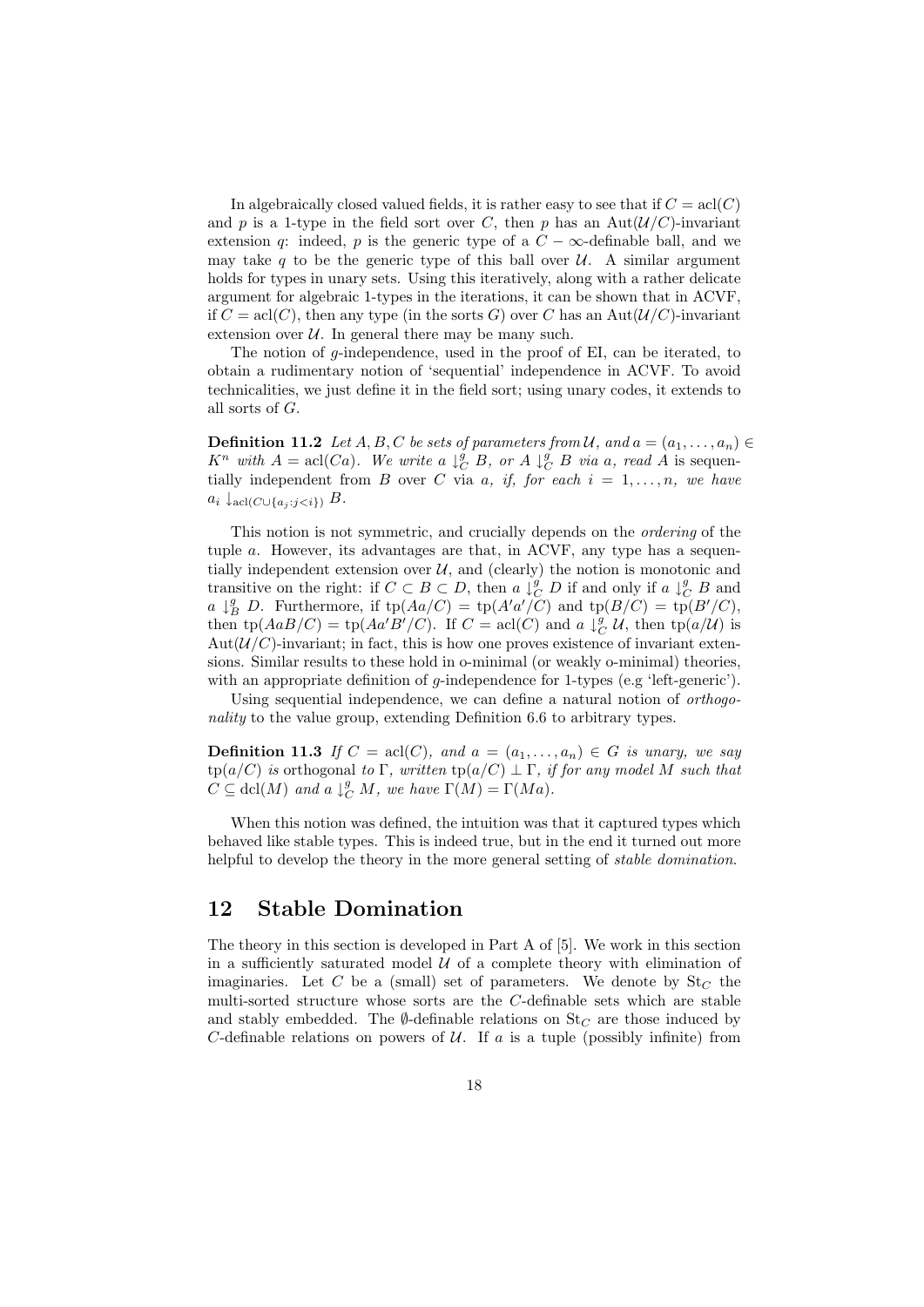U, then  $St_C(a) := \text{dcl}(Ca) \cap St_C$ , and likewise we sometimes write  $St_C(A)$  for  $A \subset \mathcal{U}$ . Usually, we have in mind some enumeration of  $St_C(a)$ , so can talk of  $tp(St_C(a))$ . Sometimes  $St_C(A)$  (or  $St_C(a)$ ) is abbreviated as  $A^{st}$  (respectively,  $a^{st}$ ).

**Definition 12.1** In the above situation, we say that  $tp(a/C)$  is stably dominated (or stably dominated over  $C$ ), if, for any possibly infinite tuple b, if  $a^{st} \downarrow b^{st}$  (in the sense of stable independence in the stable structure  $St_C$ ), then  $\text{tp}(b/a^{\text{st}}) \vdash \text{tp}(b/Ca)$ . Also, we write a  $\downarrow_C^{\text{dom}} b$  if  $a^{\text{st}} \downarrow b^{\text{st}}$  and  $\text{tp}(b/a^{\text{st}}) \vdash$  $tp(b/Ca)$ .

Remark. (i) An easy argument with automorphisms gives that if  $a^{st} \downarrow b^{st}$ then  $tp(b/Ca^{st}) \vdash tp(b/Ca)$  if and only if  $tp(a/Cb^{st}) \vdash tp(a/Cb)$ . Hence, by symmetry of stable independence,  $a \downarrow_C^{\text{dom}} b$  if and only if  $b \downarrow_C^{\text{dom}} a$ .

(ii) If  $p = \text{tp}(a/C)$  is stably dominated, then it extends to an acl(C)-definable type over  $U$ , by definability of types in stable theories and Beth's theorem. Hence,  $tp(a/acl(C))$  has an Aut $(\mathcal{U}/\text{acl}(C))$ -invariant extension q over  $\mathcal{U}$ , and in fact a unique such. If  $a' \models q | B$ , then  $a' \downarrow_C^{\text{dom}} B$ .

(iii) If  $tp(a/C)$  is stably dominated over C, then  $tp(a/acl(C))$  is stably dominated over  $\operatorname{acl}(C)$ .

Part (i) of the following theorem is completely straightforward (3.1 of [5]). However, (ii) (Theorem 3.9 of [5]) has a rather intricate proof, and we do not know whether the assumption that  $q$  is invariant is needed. The types involved can be infinitary.

**Theorem 12.2** Suppose  $C = \text{acl}(C)$  and p is an Aut $(\mathcal{U}/C)$ -invariant type over  $\mathcal{U}.$ 

(i) If  $C \subset B \subset U$  and p|C is stably dominated over C, then p|B is stably dominated over B.

(ii) If q is also an Aut( $\mathcal{U}/C$ )-invariant type over  $\mathcal{U}, B \models q$ , and  $p|B$  is stably dominated, then  $p|C$  is stably dominated.

Recall from Section 9 the notion of germ of a function on a definable type, and *strong code* for a germ. It was noted in  $[4, 3.3.2]$  that, in ACVF, if p is the generic type of a closed ball, and f is a definable function defined on p, then the germ of f on  $p$  has a strong code. It turns out that this, a phenomenon of stable theories, always holds for stably dominated types.

**Theorem 12.3 (Theorem 5.1 of [5])** Let  $p_0$  be a stably dominated type over  $C = \text{acl}(C)$ , with invariant extension p over U. Let f be a definable function whose domain contains the set of realisations of  $U$ . Then the p-germ of f has a strong code over C. Furthermore, if  $f(a) \in \text{St}_{Ca}$  for all  $a \models p$ , then the p-germ for f lies in  $St_C$ .

From the above theorem, one rapidly obtains the following.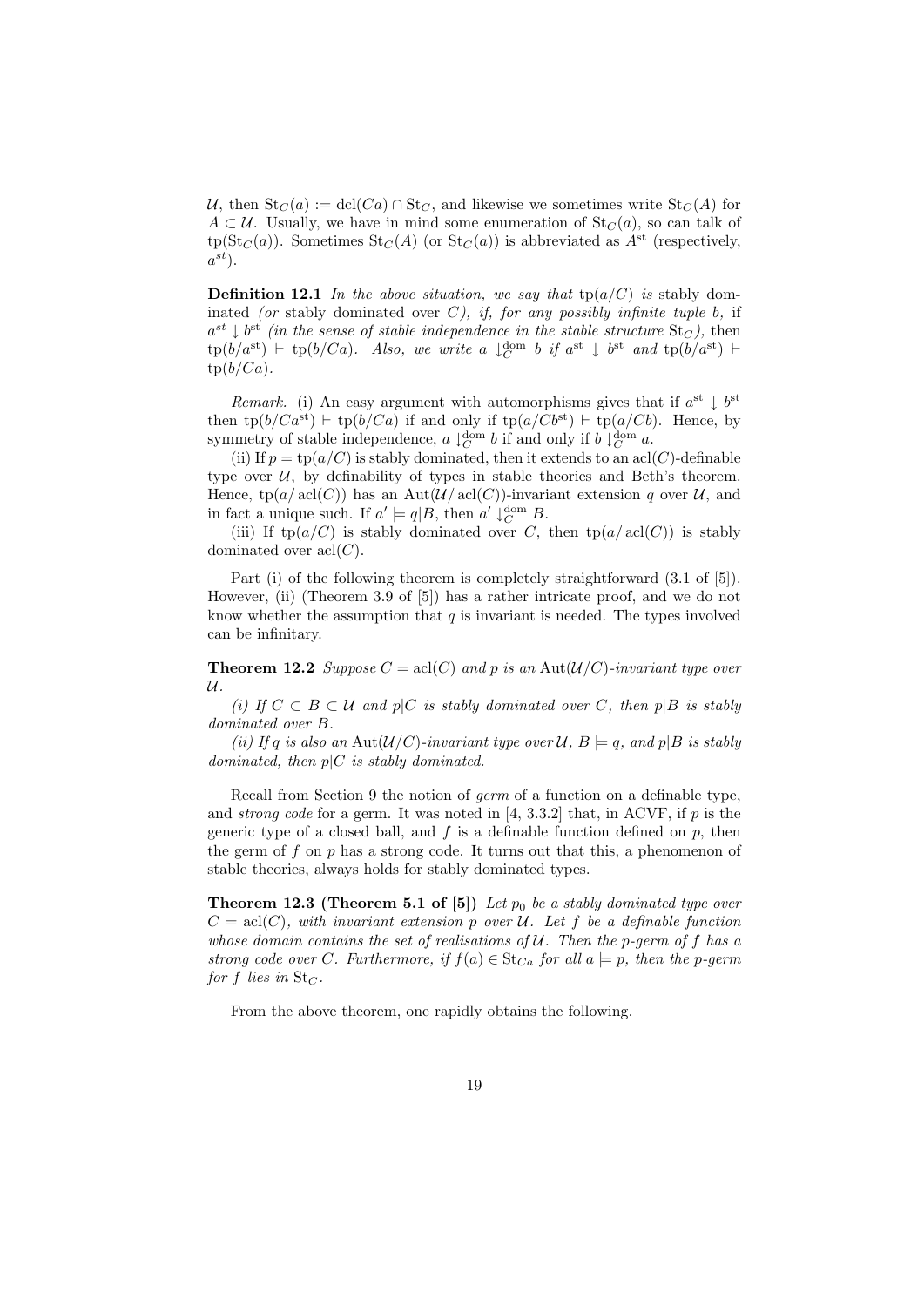**Proposition 12.4** (a) Suppose  $C \subset B$ , tp( $A/C$ ) is stably dominated, and  $A \downarrow_C^{\text{dom}} B$ . Then

(i)  $\text{St}_C(AB) = \text{St}_C(A^{\text{st}}B^{\text{st}}),$ 

(ii) if also tp( $B/C$ ) is stably dominated, then  $St_B(A) = \text{dcl}(BA^{st}) \cap St_B$ .

(b) Suppose  $C \subset B$ , and  $tp(A/C)$ ,  $tp(B/CA)$  are both stably dominated. Then  $tp(AB/C)$  is stably dominated.

We now revert to ACVF. In ACVF, working over any parameter set  $C$ , the structure  $St_C$  is essentially the same as  $Int_{k,C}$ : indeed, by Proposition 5.3(ii), any element of any k-internal C-definable set is coded by a tuple of  $Int_{k,C}$ ; and by Theorem 4.5 and Lemma 5.2, any C-definable stable, stably embedded set is k-internal. The sorts of  $Int_{k,C}$  are C-definable k-vector spaces, and if C is a model M then any such vector space has a basis in  $M$ , so is identifiable over  $M$ with  $k^n$  (for some n). Thus,  $\text{St}_M$  may be identified with k. Any sort of  $\text{Int}_{k,C}$ has finite Morley rank, and in fact, in a natural sense, if a is a finite tuple then any sequence enumerating  $St_C(a)$  has finite Morley rank. Making heavy use of Theorem 12.2, one can show

**Theorem 12.5 (8.7 of [5])** If  $C = \text{acl}(C)$  and a is a finite tuple, then  $\text{tp}(a/C)$ is stably dominated if and only if it is orthogonal to  $\Gamma$ .

From this and the symmetry properties of  $\downarrow^{dom}$ , we obtain

**Proposition 12.6 (8.9 of [5])** If  $C = \text{acl}(C)$ , a, b are finite tuples, and  $A =$ acl(*Ca*),  $B = \text{acl}(Cb)$ , and  $\text{tp}(a/C) \perp \Gamma$ , then the following are equivalent.

(i)  $\text{St}_C(A) \downarrow \text{St}_C(B)$  (in  $\text{St}_C$ );

(*ii*)  $A \downarrow^{\text{dom}}_{C} B$ ;

(iii)  $A \downarrow_C^g B$  via some generating sequence, i.e. via a' for some a' with  $C = \operatorname{acl}(Ca')$ ;

(iv)  $A \downarrow_C^g B$  via every generating sequence;

(v)  $B \downarrow^{\text{dom}}_{C} A;$ 

(vi)  $B \downarrow^g_C A$  via some generating sequence;

(vii)  $B \downarrow_C^g A$  via every generating sequence.

Finally, we mention some more algebraic results, for ACVF. First, a valued field is maximally complete if it has no proper immediate extension; that is, if every proper valued field extension increases either the value group or the residue field. Obvious examples are power series fields, in the sense of Example 4.1, and  $\mathbb{Q}_p$  (not algebaically closed).

**Proposition 12.7 (10.10 of [5])** Let C be a maximally complete algebraically closed valued field, and let L, M be algebraically closed valued fields containing C. Let  $h : \Gamma(L) \to \Gamma$  be an embedding, with  $h(\Gamma(L) \cap \Gamma(M) = \Gamma(C)$ . Then

(i) Up to conjugacy over  $M \cup h(\Gamma(L))$ , there is a unique valued field N and valued field embedding  $f: L \to N$  over C such that f induces h,  $k(f(L))$  is independent from  $k(M)$  over  $k(C)$ , and  $\langle f(L), M \rangle = N$  (as fields).

(ii) With f, N as in (i),  $\Gamma(N)$  is equal of the subgroup of  $\Gamma$  generated by  $h(\Gamma(L))$  and  $\Gamma(M)$ .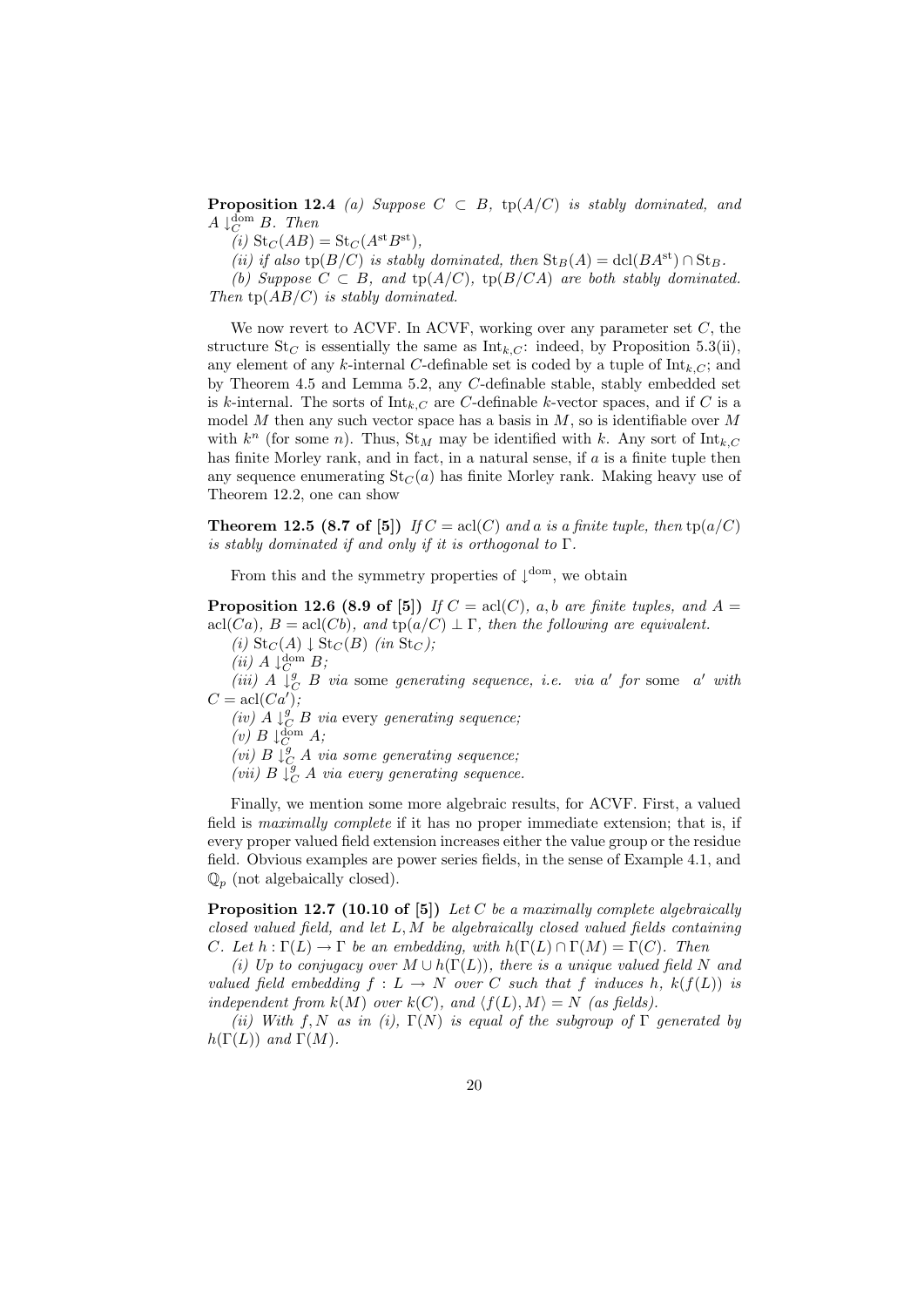The above proposition has a purely algebraic proof. However, the next theorem makes substantial use of the machinery developed in [5].

**Theorem 12.8 (10.12 of [5])** Suppose that  $C$  is a maximally complete algebraically closed valued field, a is a finite tuple from  $\mathcal{U}$ , and  $A = \text{acl}(Ca)$ . Then  $tp(A/C \cup \Gamma(Ca))$  is stably dominated.

Hrushovski has used 12.7 and 12.8 in more recent work. First, in [12], he develops a technique for proving elimination of imaginaries for several henselian valued fields, both with divisible value group (as in ACVF) and with discrete value group. One requires sorts  $S_n$  and  $T_n$  as in ACVF, and may require certain fairly carefully described sorts internal to the residue field, and sorts needed to eliminate imaginaries of the value group. Examples handled include ultraproducts (over primes) of fields  $\mathbb{Q}_p$  (so with pseudofinite residue field), and power series fields  $\mathbb{C}[[t]]$ . A key idea in the proof is to work in a model of ACVF as a kind of universal domain, so that, working in the language in which ACVF eliminates quantifiers, partial types consisting of quantifier-free formulas are stably dominated. Maximally complete fields play a key role, via 12.7 and 12.8. And, whereas in Section 9 we had to code definable functions on any type (of field elements) we only have to code certain kinds of functions ('quasi-translations') on a set of types which is dense in the Stone space. In fact, it seems that this gives a slightly different treatment of EI for ACVF itself. For, over a base set C of parameters, the generic types of open and closed C-definable balls are dense in the space of all 1-types over  $C$  in the field sort. So close analysis of functions on non-definable balls is not needed, but Proposition 12.7 is.

In [11], Hrushovski has developed a theory of groups with stably dominated generic types. In the context of ACVF, a natural example is  $SL_n(R)$  (but  $SL_n(K)$  does not have a stably dominated generic type). Theorem 12.8 plays an important role.

#### References

- [1] E. Casanovas, R. Farré, 'Weak forms of elimination of imaginaries', Math. Logic Quart. 50 (2004), 126–140.
- [2] G. Cherlin, E. Hrushovski, Finite structures with few types, Ann. Math. Studies No. 152, Princeton Univ. Press, Princeton, 2003.
- [3] D. Evans, 'The small index property for infinite dimensional classical groups', J. Alg. 136 (1991), 248–264.
- [4] D. Haskell, E. Hrushovski, H.D. Macpherson, 'Definable sets in algebraically closed valued fields. Part I: elimination of imaginaries', preprint.
- [5] D. Haskell, E. Hrushovski, H.D. Macpherson, 'Definable sets in algebraically closed valued fields. Part II: stable domination and independence', preprint.